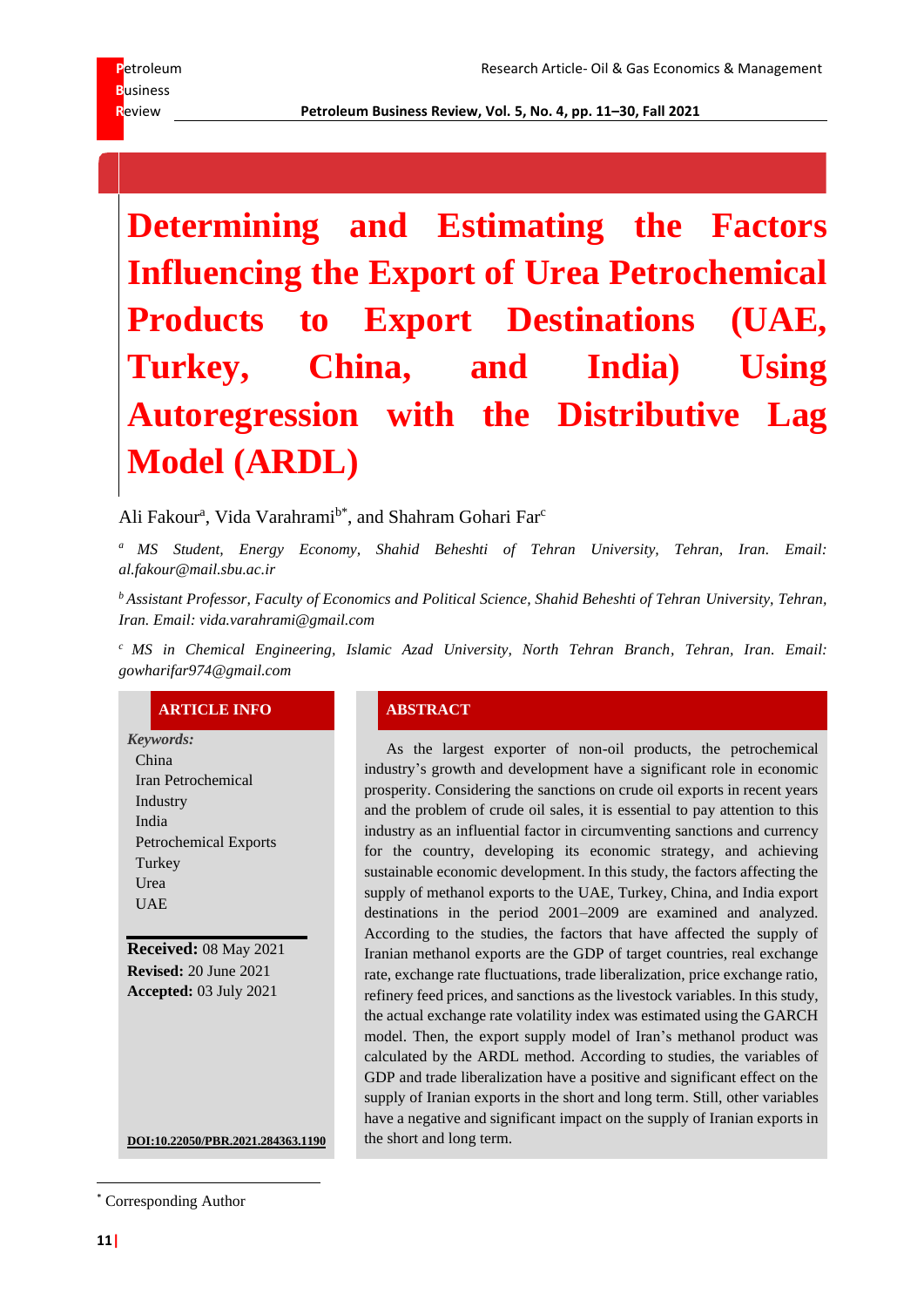# **1. Introduction**

One of the most critical issues widely discussed in macroeconomics is the selection of appropriate policies and tools to eliminate imbalances and create economic stability. As one of the most essential sectors of the economy, exports interact with other sectors and are mutually influenced by other sectors. It is necessary to consider the developments within this sector while considering the totality of policies adopted for all industries or macroeconomic policies so as to conduct a comprehensive study (Mileva, 2015; Sekkat, 2016). Developing countries, including Iran, have a high degree of macroeconomic instability. Exchange rates, inflation, and other critical macro variables fluctuate more than advanced and industrial economies in these countries. These fluctuations, in turn, create an uncertain environment for financiers and make economic agents and investors unable to decide on direct investment easily. To reduce the dependence of Iran's economy on revenues from oil exports and the sustainability of the country's economic development, the expansion of nonoil exports and diversification of export revenues has been raised as a necessity. Meanwhile, the petrochemical sector is essential for various reasons, including the greater dependence of products in this field on domestic resources and having a minimum valuation compared to other economic sectors. In addition, in recent years, the petrochemical sector has always had a significant role in the country's non-oil exports (Barghi Oskooi, 2014).

Given the importance of the exchange rate as a critical variable in an open economy, extensive studies on the exchange rate and issues related to exchange rate instability and uncertainty have been conducted in recent years. This rate affects many government policies in the field of economics. As a result, deviations and instability in exchange rate behavior always affect other economic sectors, including the general level of prices, total production, and especially non-oil exports. In the case of Iran, government interference in the foreign exchange market and the injection of petrodollars have disrupted the foreign exchange market and practically caused the real exchange rate to deviate from the long-run balanced path, leading the investment cost to a lack of appropriate and optimal allocation of resources and thus increasing production costs. An increase in production costs will lead to a rise in price and, consequently, a decrease in non-oil exports (Kazeruni et al., 2016).

The present work examines how the exchange rate volatility, the real exchange rate, the GDP of target countries, prices of refinery raw materials, exchange rate relation, trade liberalization, and sanctions affect the supply of Iran's urea exports from 2001 to 2019. In the next chapter, the theoretical foundations of the subject are reviewed. After that, the literature and the domestic and international history of the issue are reviewed, and in the fourth chapter, the research method is examined. The next chapter introduces the model, and the appropriate model is specified to discuss the research hypotheses. In the last chapter, the results of model estimation and analysis of research findings are presented. The final part of the article is dedicated to concluding and providing policy recommendations.

# **2. Theoretical foundations**

In recent years, the discussion of factors affecting the supply of a country's exports, especially factors influencing the supply of non-oil exports, has become one of the main concerns of economists. Various people have proposed economic modeling to study this issue and macroeconomic factors affecting non-oil exports. One of the most important empirical studies conducted by Boug and Fagereng (2007) and Chitt et al. (2008) is the model proposed for the export supply of non-oil products, expressed in Equation (1).

$$
LNOXt = \beta 1 + \beta 2LRERt + \beta 3LVOLt + \beta 4LGDPt + \beta 5LTOTt + \beta 6\Delta LPt
$$
 (E1)

In this equation, the dependent variable indicates the logarithm of product exports. The explanatory variables include the logarithms of the actual exchange rate, the accurate exchange rate volatility index, the GDP, the exchange relationship, and the exact exchange rate deviation.

On the other hand, in addition to the economic factors discussed in Equation (1), non-economic factors, including trade liberalization, affect the export supply of products. Trade liberalization and the lifting of trade restrictions are among the main concerns of policymakers in different countries. In Nigeria, the ARDL approach has been used to analyze the impact of trade liberalization policy on non-oil export trade. Evidence supports trade liberalization as a stimulant of non-oil export growth. Consequently, this study proposes a private partnership agreement for private sector productivity (a significant player in non-oil export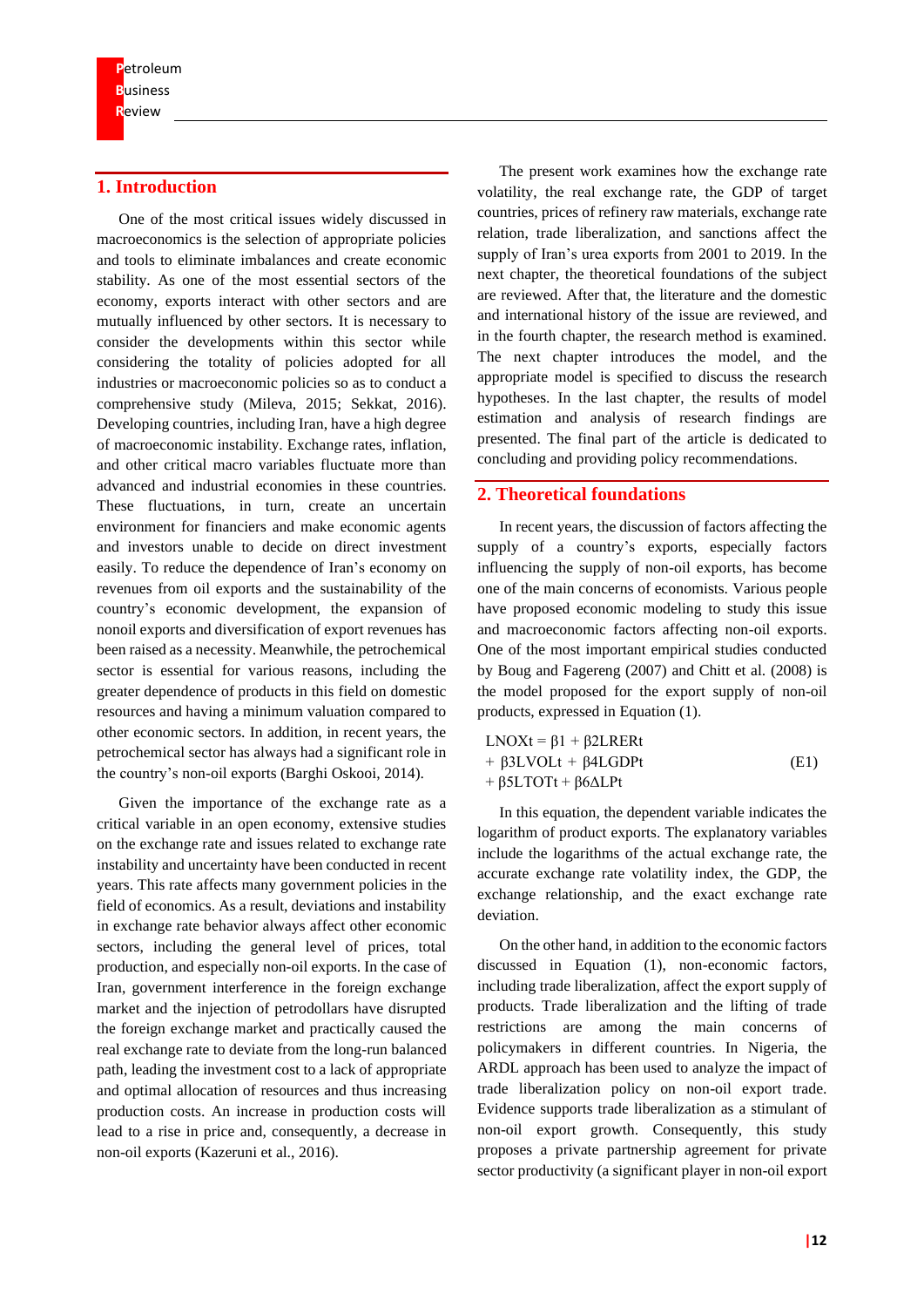

Further, regarding the effect of the real exchange rate instability on exports, it can be stated that real exchange rate instability indicates uncertainty in the process of relative prices between countries. These sharp fluctuations create an unstable and uncertain environment in the economy. Basically, with the disturbance of the real exchange rate, the savings and investment process become irrational, and the optimal allocation of resources will not be possible. In an international system, the value of the national currency plays a crucial role in determining the economic costs associated with investing, exporting, and importing and its impact on economic growth. Frequent fluctuations in the real exchange rate can cause uncertainty and volatile conditions in the field of profits from international exchanges, reducing trade and slowing the flow of capital by reducing investment in foreign activities and disrupting the portfolio of financial assets. Moreover, the diversity of actual exchange rate fluctuations raises the price of tradable goods and increases the risk of covering unforeseen changes in the real exchange rate (Mtembu and Motlaleng, 2017)

Trade liberalization is considered a non-economic variable in the model, equal to the ratio of total imports plus exports to the country's GDP. Given this issue, if diverse markets for exports are discovered, and the necessary export support is increased, this issue will increase the effectiveness of trade liberalization variables and thus increase export supply. One of the factors affecting the country's export trend is the ratio of world prices to domestic prices. In other words, this ratio shows the competitiveness of the domestic product compared to the foreign counterpart. The lower the cost price of a household product compared to a foreign one, the higher the country's export potential and the higher the global demand for the domestic product.

Moreover, the irregular instability of the real exchange rate can severely affect the value of exported goods and the cost of imported goods in the national currency. On the other hand, some importers and exporters may reduce their trading activities. Those exporters and importers who continue to operate in global markets in an uncertain and volatile environment of the real exchange rate may demand more profit to bear the risks. Accordingly, the country's foreign trade is riskaverse, and the share of business in GDP is greater. These fluctuations will have a more significant impact on reducing domestic production, increasing prices,

limiting exports, and restricting the sense of stability and security required for economic planning and activities (Boug and Fagereng, 2014).

If the exchange rate is severely volatile, exporters and importers will not have a clear idea of the export earnings and the cost of imports in domestic currency at the time of the contract. Of course, the exchange value of exported and imported goods is known at the time of the agreement. Still, since it takes a while to receive export revenue and sell imported goods, exchange rate fluctuations can severely affect the value of exported goods and the cost of imported goods. These revenues and expenses may be very different when we make a transaction. In this situation, depending on the degree of risk aversion of foreign trade actors in the country and the condition of the domestic market one of the following situations is faced (Kouchakzadeh et al., 2013).

Some importers and exporters will generally refrain from such trades because they do not bear the risk that their income will suddenly change. In such a situation, the number of foreign exchanges will be reduced. The optimal allocation of resources will be disrupted, and investors will be forced to invest their capital in a more profitable and less risky direction.

Some exporters and importers who cease their activities demand higher profits for their risk-taking. If these profits do not accrue to them, they will invest in activities that constitute global demand, and no country has the power to set world prices. Foreign trade operators will offset this increase in profits by buying cheaper from manufacturers and selling more expensively to domestic buyers. Buying more than a producer can afford will reduce the incentive to produce and decrease the production of export goods. Moreover, selling export goods at a higher price to domestic consumers will increase the general level of prices, leading to domestic inflation. Thus, the country's foreign trade agents are risk-averse, and the share of foreign trade in the GDP is higher. Exchange rate fluctuations more significantly reduce domestic production, increase prices, and threaten the foreign trade. There will be many unforeseen gains and losses in this situation, but the stability and security required for economic activities will be significantly weakened.

Having a real balance exchange rate does not mean that the real exchange rate is always in equilibrium. Conversely, in practice, the real exchange rate can deviate from its long-run equilibrium value in the short run. This deviation from the equilibrium rate at the real exchange rate is called imbalance. As an economist who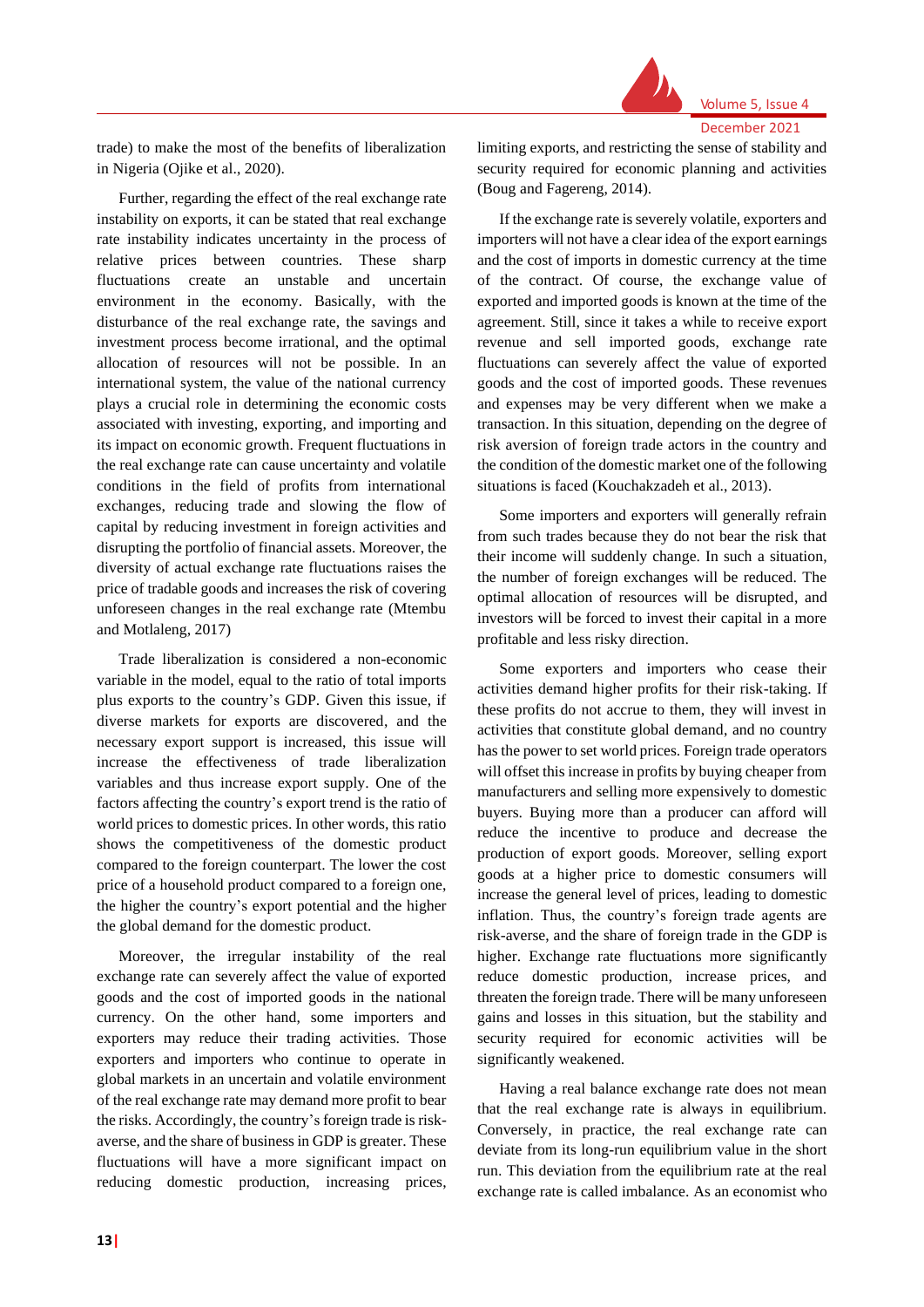has conducted comprehensive studies on the real exchange rate of equilibrium and imbalance, Sebastian Edwards believes that one of the most important reasons for imbalance of the real exchange rate is the inconsistency between monetary and financial policy and the used equality rate system. In other words, the choice of an equality rate system places certain constraints on macro-policies. If these restrictions are not observed, unstable conditions will arise, followed by imbalances of the real exchange rate. McDonald, for example, attributes the actual exchange rate deviation from purchasing power parity to the influence of variables such as efficiency, the combination of government spending between traded and non-traded goods, government fiscal policy, private savings, and actual oil prices (Caputo, 2015).

# **3. A review of domestic and international empirical studies**

Different studies have been conducted in Iran concerning the supply of petrochemical products and non-oil exports using other economic models discussed below.

Hosseini et al. (2016) studied a dynamic model for formulating effective capacity development policies in Iran's petrochemical industry to complete the value chain. They aim to determine the factors affecting the development of the petrochemical industry and model the mechanism of budgeting to increase capacity using the system dynamics approach. The quantitative system dynamics model is based on causal relationships and development budget allocation mechanisms among classified products. This structure is used to simulate the model and examine the essential variables related to each product, such as production capacity value, production rate, domestic sales revenue, and exports. According to the simulation results in 2025, Iran will have an approximate capacity of 104 million tons of petrochemical products, which is not desirable. In this study, the policy of improving the budget plan and allocation is introduced as the most effective solution to develop the petrochemical industry and increase exports. By implementing this policy, total production capacity and revenue in 2025 will be improved by 4% and 13%, respectively, compared to the basic plan (Hajiebrahimi Farashah et al., 2021)

In their study entitled "Real exchange rate shock and export-oriented trades in Iran", including the export of petrochemical industries as one of the industries, Saadati et al. (2016) studied using nonlinear asymmetric model

(NARDL) to analyze the effects of shock. The actual exchange rate of the industry's exports took place from 2012 to 2020, and the research findings showed that when the exchange rate increases, the price of products in the international arena increases. According to this study, the positive effects of the exchange rate of the petrochemical industry were more significant. In this study, since the results of the whole NARDL model were statistically significant (based on FBound, for long-term models, and F-statistic, for dynamic short-term models), the nonlinearity of the relationship between the variables was significantly confirmed (Saadati et al., 2020)

In a study entitled "Study of the comparative advantage of petrochemical production and export of Arvand Mahshahr Petrochemical Company", Promoters and Goodarzi (2021) examined the comparative advantage of production and export of petrochemical products of this company and the factors affecting it using RCA indicators or obvious comparative advantage. The apparent comparative advantage of RSCA, trade intensity, production intensity index, and Mitchell MI index was discussed. The result demonstrates that the higher the comparative advantage of a country in producing petrochemical products is, the more exports that country has, having more and more competitiveness in global markets.

In Bahadoran's (2016) study on "The impact of international sanctions on Iran's petrochemical industry with an emphasis on exports and foreign direct investment", the research method is descriptive and analytical, and the ARDL vector autoregression method is used to study co-integration and relationships. Longterm has been used between variables. The result of model estimation shows a positive and significant effect of the total production of petrochemical complexes on attracting foreign direct investment in the petrochemical industry during the research period. The impact of the ratio of the export to production volume of petrochemical complexes on attracting foreign direct investment in the petrochemical industry is positive and statistically significant. The effect of the profit variable on attracting foreign direct investment in the petrochemical industry is positive and meaningful. The more foreign direct investment is made, the more positive and significant it will be to the export of petrochemical products.

In a study entitled "The study of the effects of price and non-price factors on Iran's non-oil exports", Karami et al. (2020) investigated the issue that invisible noneconomic factors are influential in addition to economic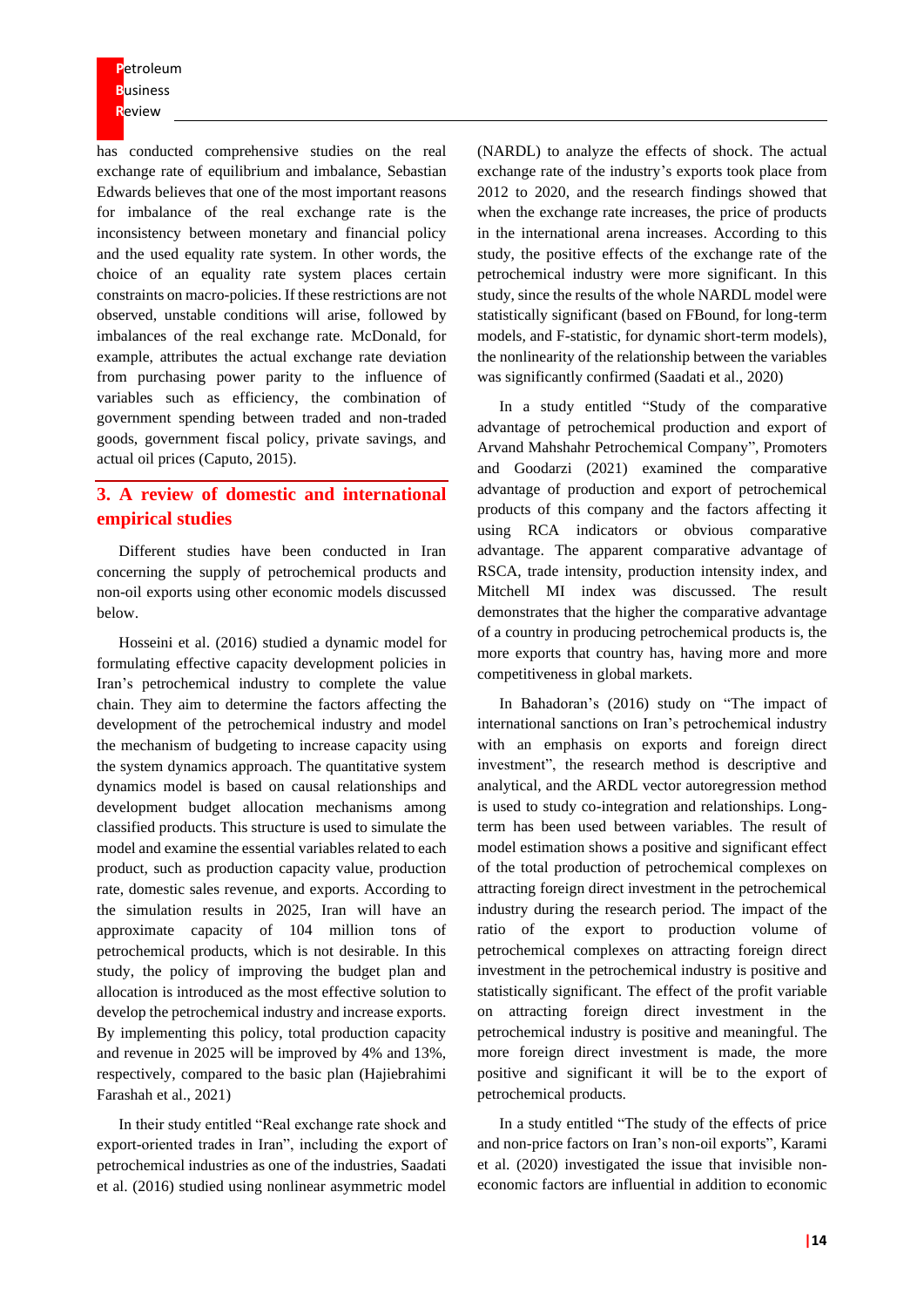

factors affecting exports such as prices and GDP. Therefore, the results indicate a significant difference in elasticities in estimating the export demand function despite non-price factors and without evaluating these factors. Thus, ignoring these factors in calculating the export demand function leads to covering the effect of non-price factors by price factors and skew in estimating elasticities (Karami et al., 2019)

In their work entitled "The impact of privatization on the export performance of Iranian petrochemical companies (case study: polyethylene)", Varhrami et al. (2015) investigated the effect of privatization policy on the export performance of four major petrochemical companies, namely Amirkabir, Jam, Maroon, and Ariasasol. The result demonstrated that the effect of privatization on the export of petrochemical products (polyethylene) of the mentioned companies to the two target countries, namely China and India, together and separately during the period under study was negative. In other words, the privatization of petrochemical companies with the method done in Iran has increased their export volume. The present study shows that privatization has not been successful in the petrochemical industry (with the technique done in Iran) and with the export approach that the current study sought to examine during the years under review (Varhrami et al., 2018)

Calligrapher Yazdi and Rajabzadeh (2017) in a study entitled "The effect of actual exchange rate changes on Iran's non-oil exports", examined the impact of real exchange rate changes on Iran's non-oil exports and used the ARDL method from 1982 to 2012. In the short and long term, the error correction model was estimated. The obtained results show the coefficients of the variables of GDP of Iran's trading partners, the real exchange rate, and the GDP. In Iran, at the level of 5%, it was positive and significant both in the long and short run. In contrast, the variable coefficient of credits granted to the private sector was meaningless in the short run and substantial and positive in the long run (Yazdi et al., 2017).

In a study entitled "The effect of actual effective exchange rate deviation on Iran's non-oil exports", Kazeruni et al. (2016) assessed exchange rates and related issues, given the importance of the exchange rate as a critical variable in an open economy. The instability and uncertainty of the exchange rate have been addressed in recent years. This rate affects many of the government's economic policies. As a result, deviations and instability in exchange rate behavior always affect other economic sectors, including the general level of

prices, total production, and especially non-oil exports. In the case of Iran, government intervention in the foreign exchange market and the injection of petrodollars have disrupted the foreign exchange market and effectively diverted the real exchange rate from the longrun equilibrium path. The deviation of the real exchange rate from its long-run equilibrium path in the sense of disturbing relative prices and estimating investment costs will lead to inadequate and optimal allocation of resources and thus increase production costs. An increase in production costs will lead to higher prices and, consequently, a decrease in non-oil exports, especially petrochemical products (Kazeruni et al., 2016)

A study entitled "Does trade liberalization policy improve the performance of non-oil export trade in Nigeria?" uses the ARDL method to analyze the impact of trade liberalization policy on non-oil export trades. Evidence supports a trade liberalization policy as a driver of non-oil export growth. As a result, this study proposes a private partnership agreement for private sector productivity (a significant player in non-oil export trade) to make the most of the benefits of liberalization in Nigeria (Ikpe et al., 2020).

In a study, they examined the importance of nonprice competition and financial factors in explaining the performance of non-oil exports of 20 regions of Italy during 2013–2000 and the years before the crisis using the method of dynamic panel data analysis. The study results show that supply-side factors are the important determinants of export behavior and performance. Financial development also substantially impacts regional trade because higher economic development indicates that more credit is available and, consequently, the value of exports is higher. This study also shows that investment and the desire for research and development effectively increase non-oil exports (Algeria et al., 2018).

A study examined the short-term and long-term effects of Sri Lankan export determinants. The export of petrochemical products is also seen as one of the most influential sectors in the period 1980–2013 with the help of the vector error correction model. In this study, foreign direct investment, interest payments on foreign debt, imports, gross capital, and per capita income were examined as the determinants of exports. The results show that all factors significantly impact exports in the long run, including foreign direct investment and interest payments on foreign debt and imports, and the formation of gross capital and per capita income of these destination countries have a negative impact. In the short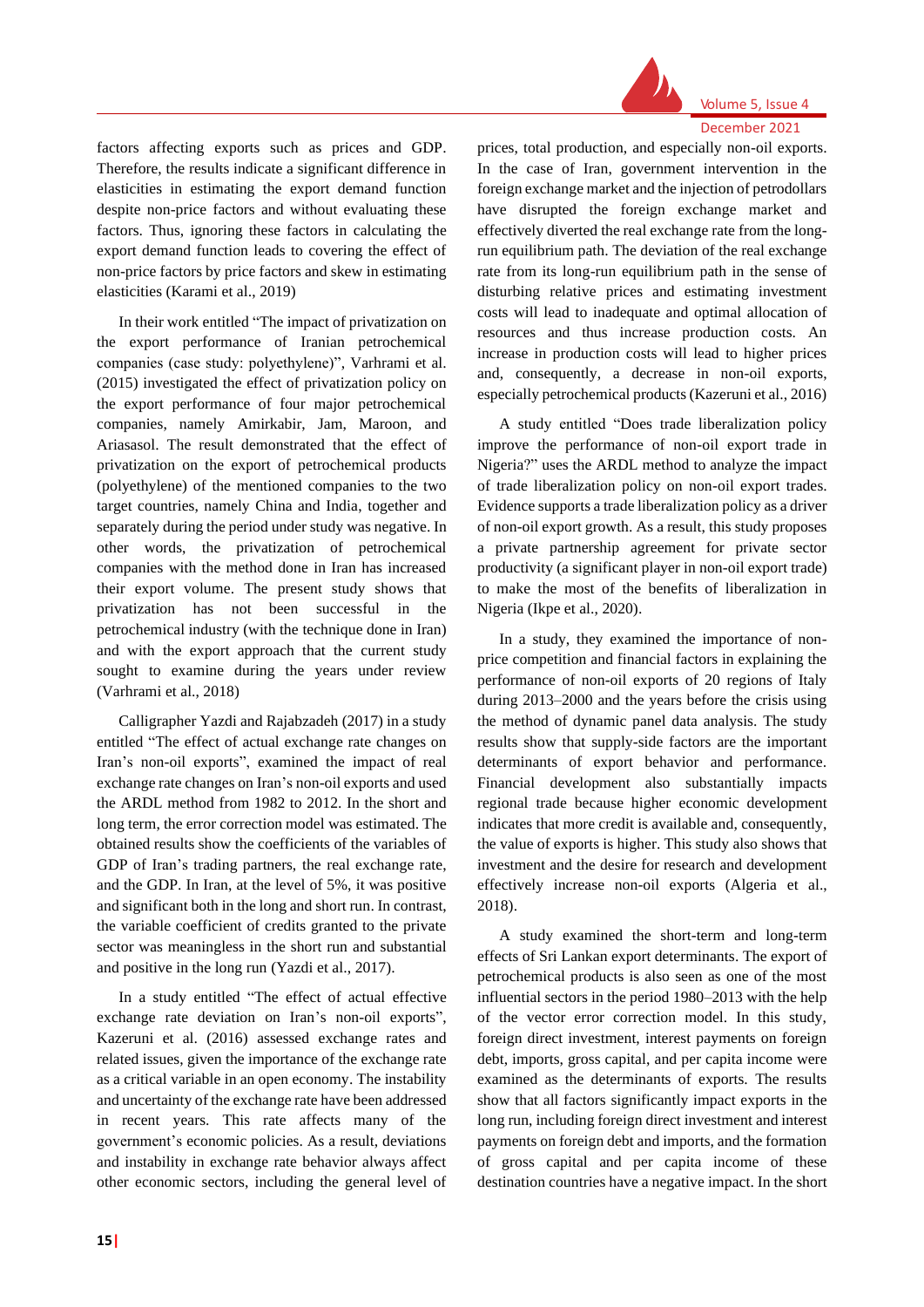run, the effects on foreign direct investment and the per capita income of the destination countries, as well as the effects on interest payments on foreign debt, imports, and gross capital formation, were negligible (Bhavan, 2016).

A study examined the effect of the exchange rate of Nigeria's non-oil exports during the years 1986–2013. In this study, the generalized Dickey–Fuller test (ADF) was used to investigate the staticity of the research variables, and the Johansson co-integration test was used to investigate the short-term and long-term relationships between the variables. The results of the Johansson cointegration test showed that there is a long-term relationship between the research variables. The ordinary least squares (OLS) technique was used to investigate the impact of economic factors on Nigeria's non-oil exports. This study showed that effective exchange rates, money supply, loans to the private sector, and financial performance significantly impact the growth of Nigeria's non-oil exports. This study also showed that the increase in the exchange rate harmed Nigeria's non-oil exports during the study period (Imoughele and Ismaila, 2015).

A study examined the effect of fluctuations in the exchange rate of Nigeria's non-oil exports during 1986– 2008. To study the statics of variables, the generalized Dickey–Fuller and Phillips–Prone tests were used to investigate the existence of long-term relationships and estimate the model and the factors affecting non-oil exports. This study showed that exchange rates, exchange rate fluctuations, and foreign income positively affect non-oil exports in the long run. In contrast, imports have an adverse impact on exports in the long run. The results of the vector error correction (ECM) model also showed that in the short run, intermittent foreign income has a positive effect on Nigeria's non-oil exports. It has a positive impact on non-oil exports and, finally, in the short run, exchange rate fluctuations do not significantly affect non-oil exports (Akinlo and Adejumo, 2014).

Another study examined the effect of real exchange rates on non-oil exports in Azerbaijan using the method of asymmetric error correction. It used the threshold autoregressive method (MTAR) and the threshold autoregressive method (TAR) in the framework of asymmetry and asymmetric adjustment and employed the annual data during 2000–2010 quarterly. The main findings demonstrated that there is a significant relationship between non-oil exports, non-oil trade volume based on actual exchange rates, and foreign

income. Still, the adjustment process is not asymmetric to the equilibrium level (Hasanov, 2012).

From the studies conducted, it is concluded that economic factors and variables such as actual exchange rates, exchange rate fluctuations, exchange rate, GDP of countries affect the supply of non-oil exports. In the present study, the proposed innovation introduces a noneconomic variable, including the trade liberalization variable. This study discusses the effects of this variable on Iran's methanol exports.

### **4. Research method**

In this research, the supply model of urea export to the target export destinations is estimated. Assuming that Iran is a small and cost-effective supplier and sells its products in a competitive market and considering the economic literature and empirical works of Boug and Fegerang (2007) and Chitt et al. (2008), the model proposed for the supply of exports of Iranian petrochemical products is defined as:

$$
LX_i^s = \alpha_0 + \alpha_1 LRER_t + \alpha_2 LGDP_t + \alpha_3 LTOT_t + \alpha_4 LGP_t + \alpha_5 LCL_t + \alpha_6 LVOL_t + D_{SA} + V_t
$$

where *t* indicates the time dimension, *i* represents the countries in the data, LX is the supplied export logarithm of methanol and urea, LRER denotes the real exchange rate logarithm, LGDP is the target country GDP logarithm, LTOT stands for exchange relationship logarithm, LTC is transportation cost logarithm, LGP indicates natural gas feed price logarithm, LCL is trade liberalization logarithm, LVOL indicates the real exchange rate volatility, and  $D<sub>SA</sub>$  is the virtual variable of sanctions.

The real RER exchange rate is obtained by multiplying the informal market rate by the US wholesale price index ratio to the Iranian consumer price index (Abbasian et al., 2012).

#### $RER = NER \times (WPI_{ic}/CPI_{IR})$

where NER is the nominal exchange rate in the informal market (parity of one US dollar against the rial from the Central Bank), WPI<sub>us</sub> denotes the wholesale price index of the destination country used as a representative of the commodity price index (the base year 2002, no unit, source of the International Monetary Fund IFS),  $\text{CPI}_{\text{IR}}$ indicates Iran Consumer Price Index (base year 90, Central Bank source).

In this project, the exchange relation is calculated by:

$$
\text{TOT} = \frac{PEX}{PIM}
$$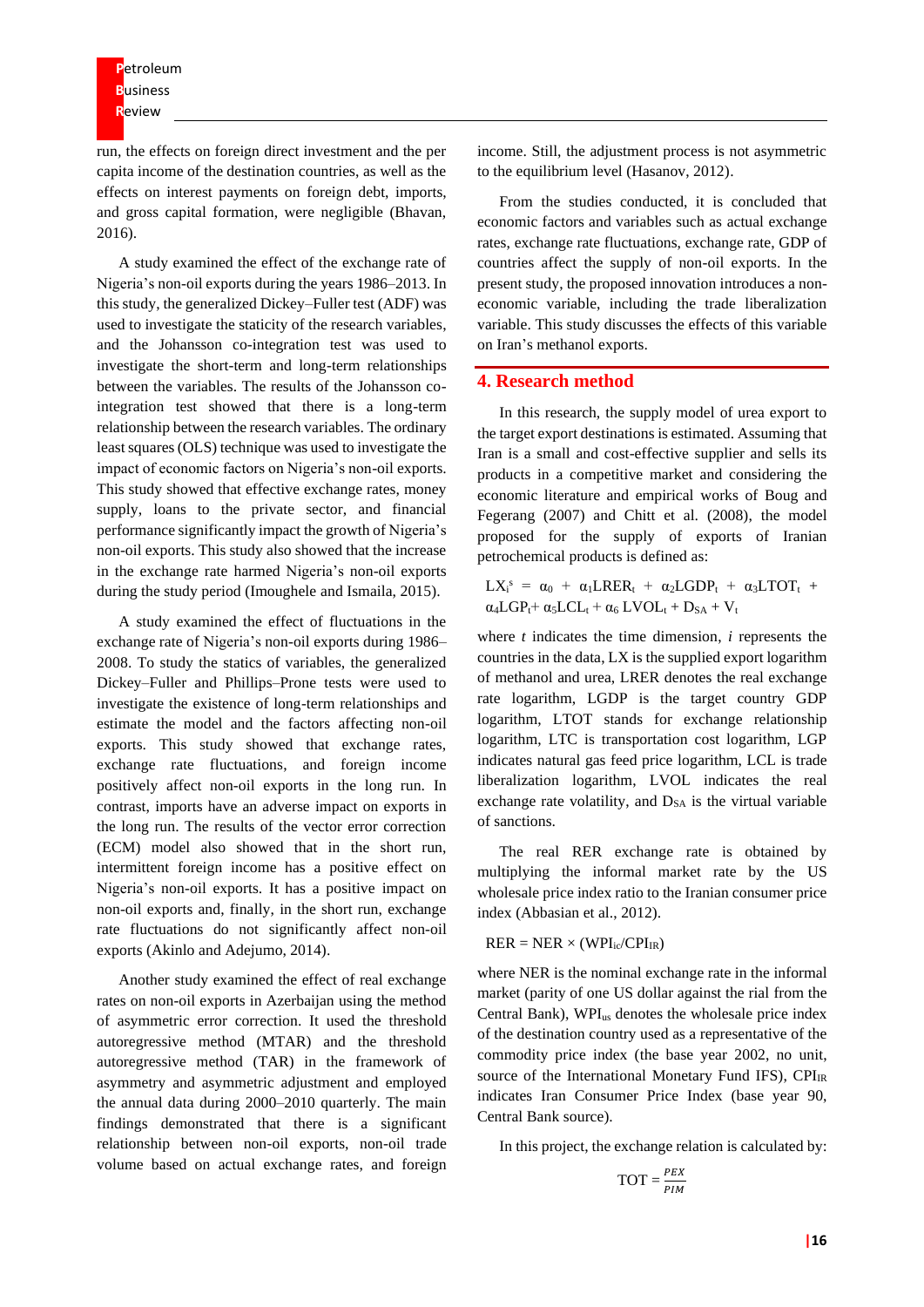

where PEX is the price index of exported products, and PIM is the price index of imported products.  $D_{SA}$ , as a virtual variable of sanctions (sanctions on the petrochemical industry that has been in force since 2010), which is number one for sanction years and zero for non-sanction years<sup>2</sup>.

After specifying the export supply function, the present study uses the ARDL method to investigate the factors affecting the export of petrochemical products (urea). Then, after examining the reliability of the model variables by export destinations of UAE, Turkey, China, and India<sup>3</sup> for the years  $2001-2009$ , the model is specified and estimated separately by the self-regression vector model with wide distribution intervals (ARDL).

The novelty of the present study, compared to previous studies, is that this study uses non-economic variables, including trade liberalization variable in the export supply model, and economic variables. It also investigates the effects of these variables on the export supply performance of the country's urea product.

### **4.1. Checking the reliability of variables**

One of the essential requirements in estimating economic equations with time-series data and estimating the model by the conventional least-squares method is to perform a reliability test. There are several methods for distinguishing stable time series from unreliable, the most important of which is the generalized Dicky–Fuller and Dicky–Fuller unit root test. Therefore, first, the reliability of the proposed model variables based on the generalized Dickey–Fuller (ADF<sup>4</sup>) test is examined to determine whether the regression is false or not. The null hypothesis of this test based on the unit root of time series variables based on McKinnon test statistics is examined in the following tables.

**Table 1.** Results of the reliability of variables for Turkey.

| LCL             | <b>LVOL</b> | <b>LGP</b> | <b>LTOTu</b> | <b>LGDPtur</b> | <b>LRER</b> | Lxutur    | Variable name     |
|-----------------|-------------|------------|--------------|----------------|-------------|-----------|-------------------|
| $\mathbf{I}(1)$ | I(0)        | I(1)       | I(1)         | I(0)           | I(1)        | I(1)      | Condition         |
| $-3.7700$       | $-12.3500$  | $-3.8207$  | -4.4320      | $-5.7264$      | $-3.7121$   | $-5.4975$ | <b>Statistics</b> |
| 0.0126          | 0.0000      | 0.0121     | 0.0034       | 0.0012         | 0.0141      | 0.0021    | Prob.             |

**Source:** Research Findings

#### **Table 2.** Results of the reliability study of variables for China.

| <b>LGDPch</b>   | Lxuch     | Variable name     |
|-----------------|-----------|-------------------|
| $\mathbf{I}(1)$ | I(1)      | Condition         |
| $-4.8468$       | $-3.4738$ | <b>Statistics</b> |
| 0.0082          | 0.0259    | Prob.             |

**Source:** Research Findings

**Table 3.** Results of the reliability of variables for India.

| <b>LGDPin</b> | Lxuin     | Variable name     |
|---------------|-----------|-------------------|
| I(1)          | I(1)      | Condition         |
| $-4.8167$     | $-3.9626$ | <b>Statistics</b> |
| 0.0070        | 0.0092    | Prob.             |

**Source:** Research Findings

#### **Table 4.** Results of the reliability of variables for the UAE.

| <b>LGDPuae</b> | <b>Lxuuae</b> | Variable name     |
|----------------|---------------|-------------------|
| $\bf{T}$       | I(1)          | Condition         |
| $-4.0947$      | $-5.2266$     | <b>Statistics</b> |

<sup>2</sup> Statistical information related to the data was derived from the National Iranian Petrochemical Company.

the largest volume of urea exports has been toward these destinations.

<sup>4</sup> Augmented Dickey–Fuller

<sup>&</sup>lt;sup>3</sup> The reason for selecting these four countries as export destination countries in the present study is that in recent years,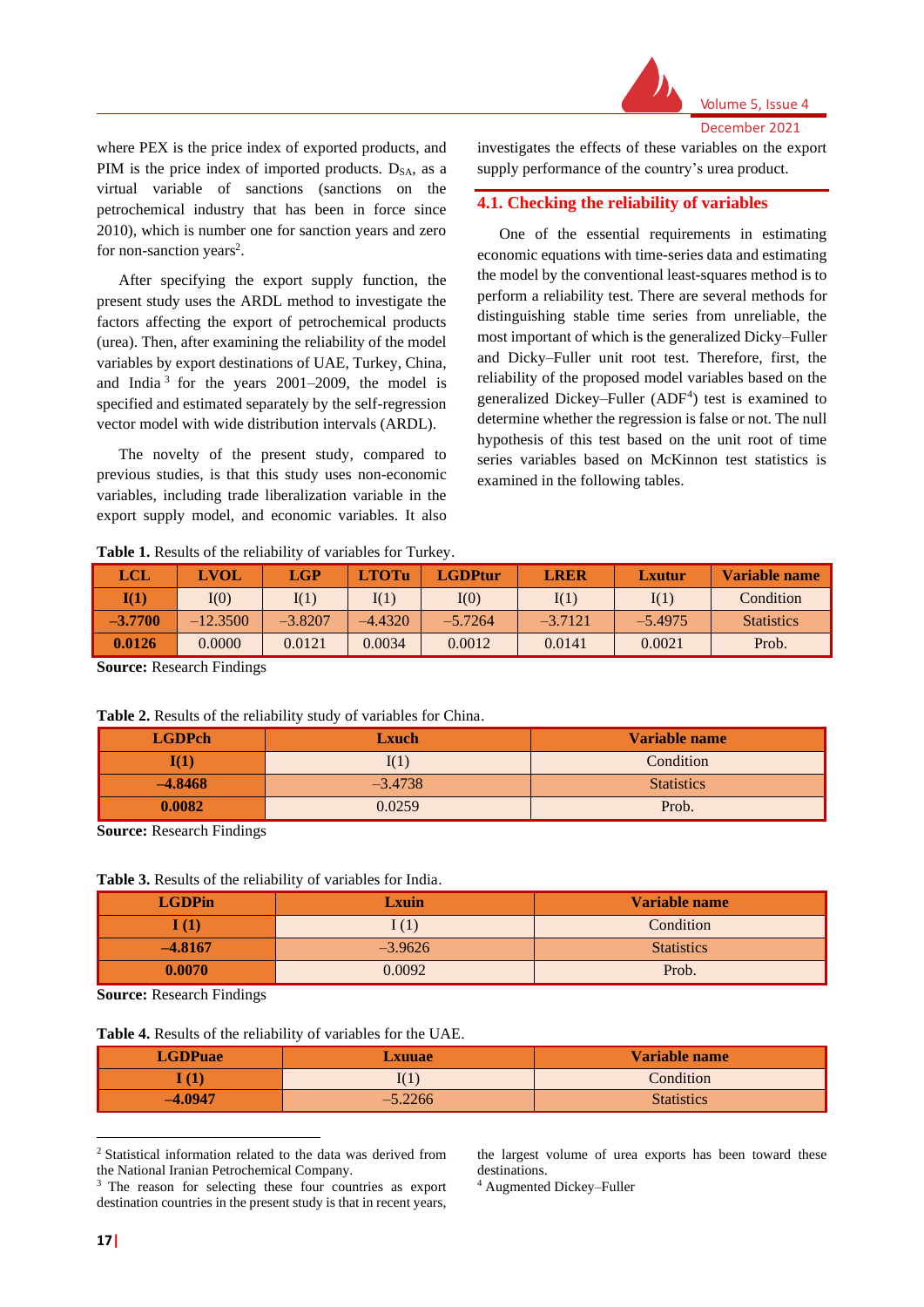| Petroleum<br><b>Business</b><br>Review          |        |       |
|-------------------------------------------------|--------|-------|
|                                                 |        |       |
| 0.0255                                          | 0.0007 | Prob. |
| $\sim$<br>$\sim$ $\sim$ $\sim$ $\sim$<br>$\sim$ |        |       |

**Source**: Research Findings

# **4.2. Specifying the exchange rate instability model**

The final step in estimating the actual exchange rate volatility index is to evaluate the conditional variance equation, including the disorder under variance heterogeneity conditions. The squared squares of the mean equation disorder are estimated to assess the dependent variance equation. Then the self-regression order and the moving average are determined based on the correlation graph. In addition, it is necessary to test the distribution of disorders in the conditional variance equation and, if the distribution is not normal, use the generalized error distribution. The test results of the conditional variance equation disorder distribution are as follows:

|  | <b>Table 5.</b> Results of Jarque-Bera test to check the normality of the conditional variance equation distribution terms. |
|--|-----------------------------------------------------------------------------------------------------------------------------|
|  |                                                                                                                             |

| <b>Probability value</b> | Jarque-Bera statistic value (J-B) |
|--------------------------|-----------------------------------|
| 0.0000                   | 81.34                             |

### **Source:** Research Findings

The above table shows that the mean equation disorder sentences does not have a normal distribution. Therefore, the generalized error distribution can estimate the conditional variance equation.

It is necessary to use the GARCH model in Ives software to study and estimate exchange rate fluctuations, and before assessing the GARCH model, the effect of the arch must first be examined. This model is the background for evaluating the GARCH model, according to the results obtained from the ARCH model estimate, shown in the table below. The results indicate that Arch affects estimating the actual exchange rate volatility model.

### **Table 6.** Results of ARCH test for standardized wastes of GARCH model (0,1).

| 7.6372<br><b>F-statistic</b> |        | <b>Prob.</b> $F(1,14)$ | 0.0021 |
|------------------------------|--------|------------------------|--------|
| $Obs*R$ -squared             | 6.2195 | Prob. Chi-Square (1)   | 0.0043 |

#### **Source**: Research Findings

The results obtained from estimating the mean model and conditional variance are as follows:

#### Mean equation:

| DL(VOL) | $-0.001621$           | 0.174    | $AR$ 0/412 MA       |
|---------|-----------------------|----------|---------------------|
| $=$     | $+$ $ -$              | $(12) +$ | $(1) + \varepsilon$ |
|         | $(0.00023)$ $(0.031)$ |          | (0.054)             |

Equation of variance:

ht = 2.45 εt – 12 + 0/483  $H_{t-1}$  $(0.761)$   $(0.275)$ 

### **Table 7.** GARCH model estimation (0.1)

Further, to estimate the conditional variance equation of the perturbation sentences, the square diagram of the perturbation sentences of the mean equation should be used, based on which the optimal autoregressive interference and the moving average in the variance equation should be determined. Therefore, the most suitable model for estimating the actual exchange rate volatility index is the GARCH model (0,1), the results of which are presented in Table 7.

| <b>Probability value</b> | The statistical value of Z | <b>Coefficient</b> | Variable name |
|--------------------------|----------------------------|--------------------|---------------|
|                          | ----                       |                    | $H_t$         |
| 0.0347                   | 2.1122                     | 0.004              |               |
| 0.0000                   | 6.4678                     | 0.86               | $H_{t-1}$     |

**Source**: Research Findings

The GARCH (0,1) model is suitable compared to other competing models considering the necessary and sufficient conditions of the generalized self-regression model under the conditions of variance heterogeneity. Therefore, the exchange rate fluctuations were extracted by the GARCH model and entered the model using Ives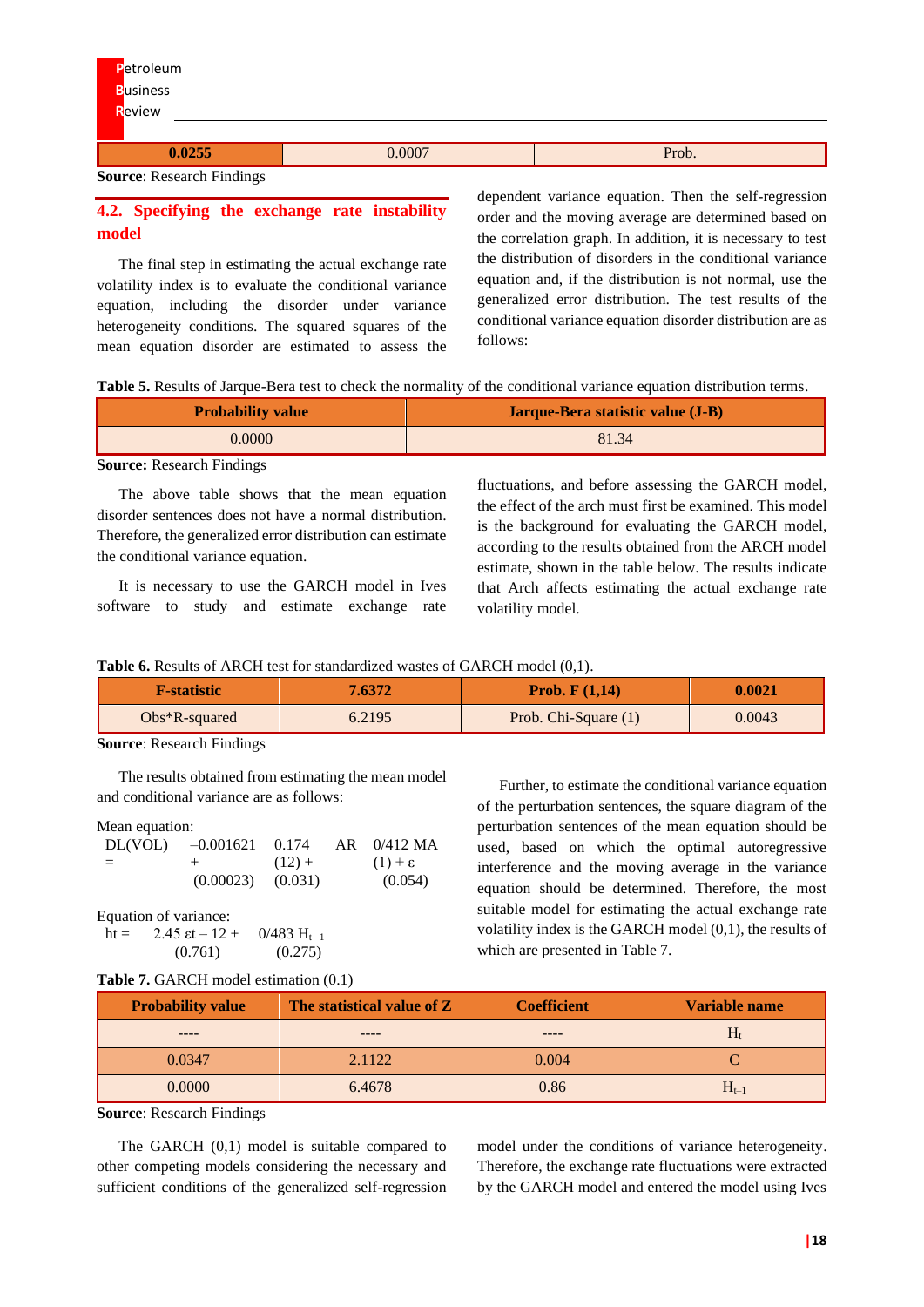

software. According to the model estimation results, the negative impact of this variable on the supply of methanol and urea exports has been proven.

## **5. Estimation of the research model**

In this section, to estimate the effect of actual exchange rate deviation and nominal exchange rate instability on methanol and urea exports, it is calculated using the ARDL method and annual data from 2009 to 2010. Before estimating the model, the mana test should be performed using the generalized Dickey–Fuller method, conducted in the previous section to ensure that none of the many variables are higher than one. In this case, false regression is prevented. Because when there are many variables of order higher than one in the model, calculated F is not reliable and meaningful. The F test is based on the assumption that all variables in the model are  $I(0)$  or  $I(1)$ . The results show that the time series are either staggered from zero and at a static level or are stationary with a one-time differentiation. Therefore, there is no problem in terms of the existence of variables I(2) and more, and the results can be assured. Then, using the bond co-integration test, the presence of a long-term relationship in the model is examined. The classical hypotheses test, the coefficient stability test, and the presentation of a long-term relationship are discussed. Finally, the short-term relationship of the model is presented. The results of diagnostic tests and structural stability tests show that the classical assumptions for the desired estimate are established, and the coefficients are stable.

Given that the order of co-accumulation of the variables is the same, the Johansson summative test can be used to determine the convergence vector. The

concept of cohesiveness evokes a long-term equilibrium relationship to which the economic system moves over time. In multivariate analysis of time series, there may be more than one long-run aggregation relationship between variables. Through maximum likelihood estimators, Johansson can detect multiple aggregation and the best aggregation vector. In addition, this method can test the aggregate vector in a constrained manner and estimate the speed adjustment parameters. Therefore, this test is one of the complete tools in estimating economic time-series patterns.

In the combined test of this research, a systemic approach has been prevailing although the principle of modeling has been a single equation. In this method, the determination and estimation of convergence vectors (determination of coefficients related to long-run equilibrium relationships) between variables is done using the vector coefficients of the self-explanatory model (VAR). The basis of this method is based on the relationship between the order of a matrix and its characteristic root. In this method, two types of tests are presented to obtain the number of integral vectors.

The Eviews computer package and the Johansson summative test, called the Ratio Likelihood, are introduced as the basis for the judgment. If the LR is less than the critical values of the table at different confidence levels, the assumption of the existence of a cohesive vector is accepted. The following table, related to the Johansson summative test, was performed with the Eviews program. The existence of a long-run relationship between dependent and explanatory variables was tested, and the presence of a long-term relationship was proved.

| <b>Statistics of maximum</b>          | eigenvalues                                    |                                       | <b>Effect test</b>       |                       |                           |  |
|---------------------------------------|------------------------------------------------|---------------------------------------|--------------------------|-----------------------|---------------------------|--|
| <b>Critical value</b><br>at 95% level | <b>Statistics of</b><br>maximum<br>eigenvalues | <b>Critical value</b><br>at 95% level | <b>Effect statistics</b> | <b>Special amount</b> | <b>Hypothesis</b><br>zero |  |
| 75.88736                              | 117.36212                                      | 145.23174                             | 263.28214                | 0.993413              | $r = 0$                   |  |
| 45.96429                              | 67.82613                                       | 96.35271                              | 168.37322                | 0.945321              | $r \leq 1$                |  |
| 39.36481                              | 42.23743                                       | 73.64829                              | 83.92713                 | 0.853852              | $r \leq 2$                |  |
| 34.35795                              | 21.44721                                       | 53.27452                              | 45.43094                 | 0.725520              | $r \leq 3$                |  |
| 22.77497                              | 11.36492                                       | 27.63781                              | 20.47252                 | 0.648227              | $r \leq 4$                |  |
| 16.37462                              | 5.26487                                        | 11.73521                              | 6.36260                  | 0.362494              | $r \leq 5$                |  |
| 4.24772                               | 0.53728                                        | 2.74210                               | 0.75381                  | 0.013592              | $r \leq 6$                |  |

**Table 8.** Results of the collective test of urea exports to China.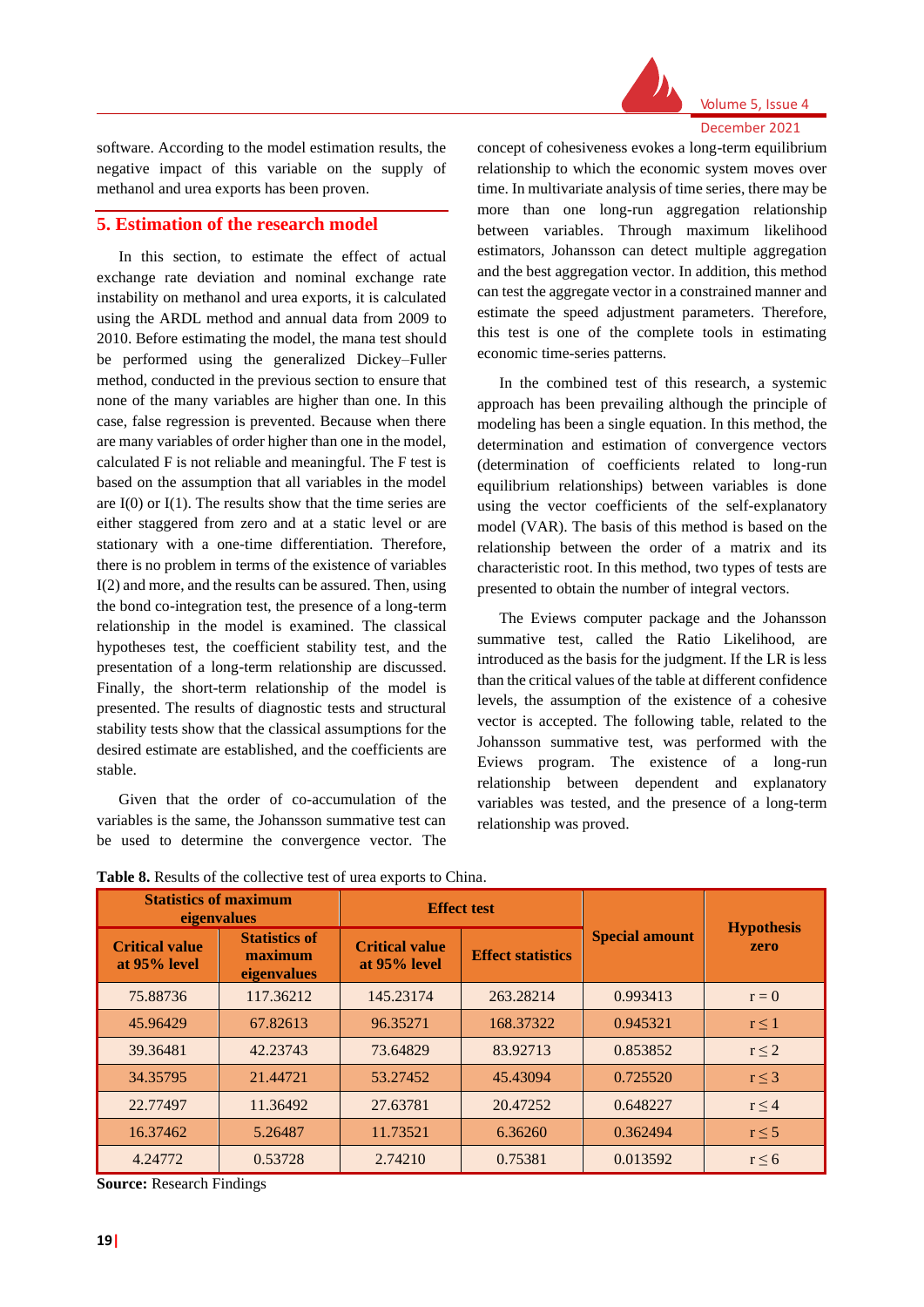Confirmatory factor analysis evaluates the degree of conformity between the theoretical structure and the experimental structure of the research. The below shows

the factor analysis model with standardized path coefficients and loads (Figures 3 and 4).

| Table 9. Distribution of variables based on Kolmogorov-Smirnov test. |  |
|----------------------------------------------------------------------|--|
|----------------------------------------------------------------------|--|

| <b>Parameters</b>                 | <b>Kolmogorov-Smirnov test</b> | <b>Distribution type</b>  |          |
|-----------------------------------|--------------------------------|---------------------------|----------|
|                                   | <b>Statics value</b>           | <b>Significance level</b> |          |
| <b>Human resources</b>            | 0.113                          | 0.00                      | Abnormal |
| <b>Leadership</b>                 | 0.157                          | 0.00                      | Abnormal |
| <b>External environment</b>       | 0.097                          | 0.00                      | Abnormal |
| <b>Internal processes</b>         | 0.199                          | 0.00                      | Abnormal |
| <b>Financial factors</b>          | 0.108                          | 0.00                      | Abnormal |
| <b>Production and procurement</b> | 0.161                          | 0.00                      | Abnormal |
| <b>Marketing</b>                  | 0.079                          | 0.00                      | Abnormal |

**Source:** Research Findings

## **Table 10.** Results of the collective test of urea exports to Turkey.

| <b>Statistics of maximum</b><br>eigenvalues |                                                |                                       | <b>Effect test</b>       |                       | <b>Hypothesis</b> |
|---------------------------------------------|------------------------------------------------|---------------------------------------|--------------------------|-----------------------|-------------------|
| <b>Critical value</b><br>at 95% level       | <b>Statistics of</b><br>maximum<br>eigenvalues | <b>Critical value</b><br>at 95% level | <b>Effect statistics</b> | <b>Special amount</b> | zero              |
| 48.37642                                    | 74.58732                                       | 167.37255                             | 224.53126                | 0.995742              | $r = 0$           |
| 44.50392                                    | 60.37573                                       | 104.74824                             | 169.37214                | 0.936614              | $r \leq 1$        |
| 35.018355                                   | 35.95742                                       | 83.76309                              | 94.28452                 | 0.858391              | $r \leq 2$        |
| 27.60031                                    | 25.55829                                       | 59.32758                              | 58.37251                 | 0.757690              | $r \leq 3$        |
| 23.91836                                    | 11.58463                                       | 28.47673                              | 25.85626                 | 0.549581              | $r \leq 4$        |
| 15.99058                                    | 7.80537                                        | 18.49462                              | 14.95984                 | 0.446640              | $r \leq 5$        |
| 2.45193                                     | 1.44429                                        | 3.857443                              | 2.598375                 | 0.071913              | $r \leq 6$        |

**Source:** Research Findings

**Table 11.** Results of the collective test of urea exports to the UAE.

| <b>Statistics of maximum</b><br>eigenvalues |                                                |                                       | <b>Effect test</b>       |                       |                           |  |
|---------------------------------------------|------------------------------------------------|---------------------------------------|--------------------------|-----------------------|---------------------------|--|
| <b>Critical value</b><br>at 95% level       | <b>Statistics of</b><br>maximum<br>eigenvalues | <b>Critical value</b><br>at 95% level | <b>Effect statistics</b> | <b>Special amount</b> | <b>Hypothesis</b><br>zero |  |
| 48.48772                                    | 115.82092                                      | 128.48261                             | 217.31065                | 0.990021              | $r = 0$                   |  |
| 43.57392                                    | 49.94025                                       | 97.47414                              | 163.82014                | 0.957251              | $r \leq 1$                |  |
| 36.47620                                    | 46.94762                                       | 79.47203                              | 121.47359                | 0.927553              | $r \leq 2$                |  |
| 30.57495                                    | 29.57360                                       | 75.39203                              | 73.28502                 | 0.827453              | $r \leq 3$                |  |
| 27.36103                                    | 24.90736                                       | 49.88508                              | 46.38104                 | 0.756625              | $r \leq 4$                |  |
| 14.47200                                    | 4.58610                                        | 15.74924                              | 11.59373                 | 0.394014              | $r \leq 5$                |  |
| 2.57391                                     | 1.15029                                        | 3.89201                               | 2.457750                 | 0.083501              | $r \leq 6$                |  |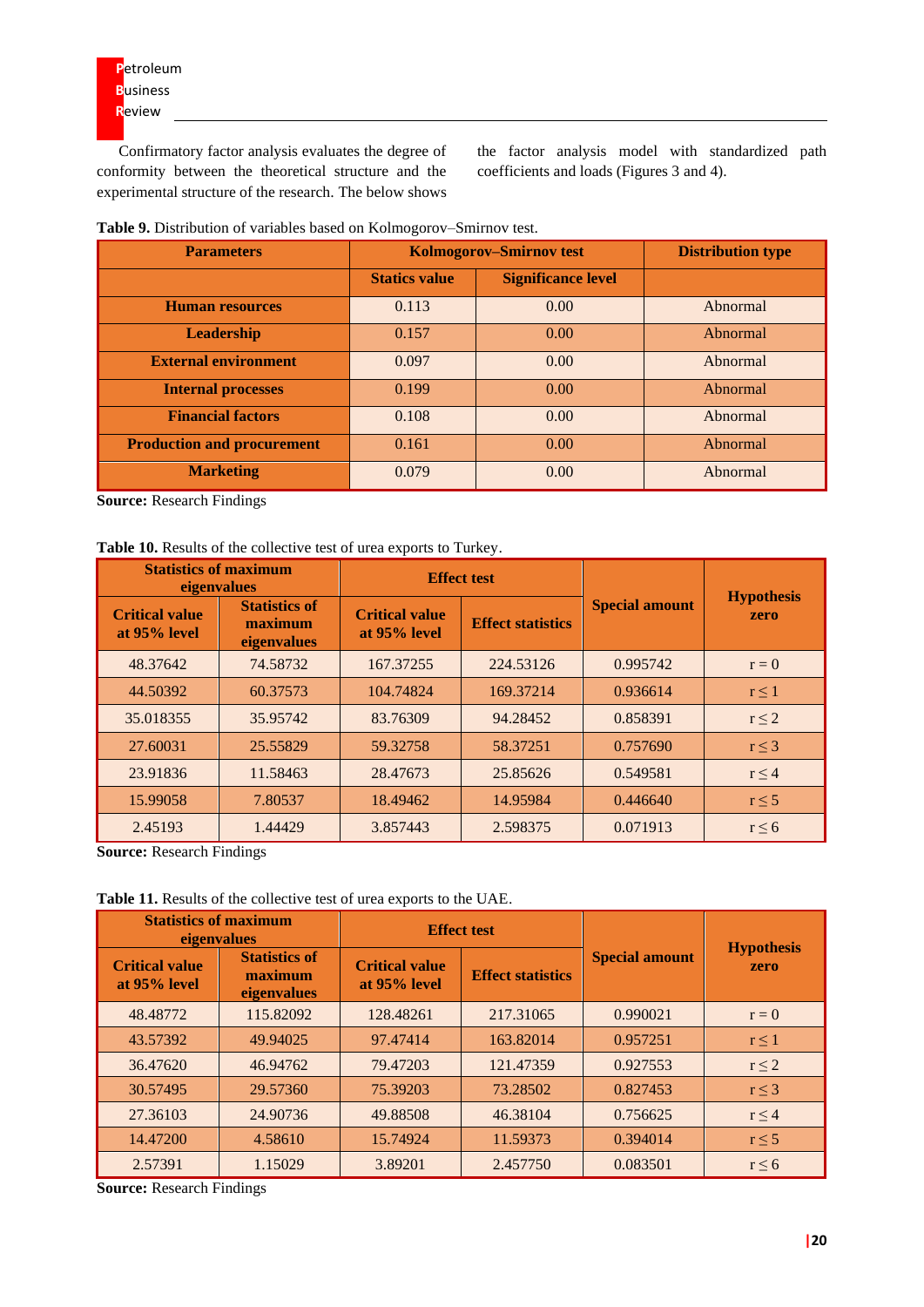

To estimate the primary relationship of the research model, first, due to the limited number of observations, the maximum value of one interrupt was considered for the dependent variable, and the interrupt was not considered for explanatory variables due to alignment between variables and the impossibility of estimating the model. Ordinary squares were calculated, then using the Schwartz–Bayesian criterion, one of the estimated equations was selected as the dynamic relationship between the variables. The following table presents the obtained dynamic relation. The optimal interruption of the total export of methanol and urea petrochemical products and the other variables were considered without disruption, and the model was estimated as ARDL (1,0,0,0,0,0,0). Exports of urea to China in 1982, 1987,

and 1994 jumped and caused structural failure, so these seals are entered the model as a livestock variable. Due to the current years, the shock has entered the model. The model has experienced fluctuations in the country's export supply, which has affected the dependence of the dependent variable on the explanatory variables. These seals have had a significant negative impact on urea exports to China in the short term. Classic assumptions are also appropriate. For the analysis of coefficients, for brevity in the paper, a case is referred to as an example of the exchange relationship in the short term. If it increases by one percent, the export rate decreases by 2.74 percent.

| Table 12. Results of dynamic model estimation (short-term estimation of urea export supply function to China). |  |  |
|----------------------------------------------------------------------------------------------------------------|--|--|
|----------------------------------------------------------------------------------------------------------------|--|--|

| t statistic       | <b>Standard deviation</b>               | Coefficient                            | Variable name     |  |  |  |
|-------------------|-----------------------------------------|----------------------------------------|-------------------|--|--|--|
| 2.985(0.0235)     | 0.0621                                  | 1.059                                  | $LXUCH (-1)$      |  |  |  |
| $-5.190(0.0020)$  | 0/7524                                  | 3.905                                  | <b>LGDPCH</b>     |  |  |  |
| $-2.920(0.0266)$  | 1.0026                                  | $-2.928$                               | <b>LRER</b>       |  |  |  |
| 1.928(0.0121)     | 0.3873                                  | $-2.747$                               | <b>LTOTU</b>      |  |  |  |
| $-4.912(0.0027)$  | 1.8817                                  | 2.341                                  | <b>LCL</b>        |  |  |  |
| 4.529(0.0040)     | 0.4442                                  | $-2.012$                               | <b>LGP</b>        |  |  |  |
| 6.025(0.0009)     | 0.3855                                  | $-2.322$                               | <b>LVOL</b>       |  |  |  |
| $-0.3558(0.7341)$ | 0.3548                                  | $-0.126$                               | <b>DSA</b>        |  |  |  |
| $-2.1837(0.0717)$ | 0.3085                                  | $-0/673$                               | Dum <sub>82</sub> |  |  |  |
| $-3.7227(0.0098)$ | 0.3679                                  | $-1.369$                               | <b>DUM87</b>      |  |  |  |
| $-14.667(0.0000)$ | 0.3662                                  | $-5.371$                               | <b>DUM94</b>      |  |  |  |
| $R^2 = 0.991$     | $F(11,4) = 67.095$                      | $DW = 2.1211$                          |                   |  |  |  |
|                   |                                         | <b>Assumption test</b>                 |                   |  |  |  |
|                   |                                         | Analysis of variance $\chi^2$ = 0.3310 |                   |  |  |  |
|                   |                                         | [0.4218]                               |                   |  |  |  |
|                   | Self-correlation test $\chi^2 = 0.8543$ |                                        |                   |  |  |  |
| [0.9653]          |                                         |                                        |                   |  |  |  |
|                   |                                         | Normality test $\chi^2 = 1.1792$       |                   |  |  |  |
|                   |                                         | [0.5545]                               |                   |  |  |  |

|  | Table 13. Results of dynamic model estimation (short-term estimation of urea export supply function to India). |
|--|----------------------------------------------------------------------------------------------------------------|
|  |                                                                                                                |

| t statistic       | <b>Standard deviation</b> | <b>Coefficient</b> | <b>Variable name</b> |
|-------------------|---------------------------|--------------------|----------------------|
| 9.101(0.0003)     | 0.0960                    | 0.874              | LXUIN $(-1)$         |
| $-1.518(0.0214)$  | 0.9227                    | 1.401              | <b>LGDPIN</b>        |
| $-2.642(0.0459)$  | 0.6160                    | $-1.627$           | <b>LRER</b>          |
| $-0.094(0.928)$   | 0.2969                    | $-0.027$           | <b>LTOTU</b>         |
| $-4.1526(0.0089)$ | 1.2732                    | 5.287              | <b>LCL</b>           |
| $-1.944(0.1094)$  | 0.4647                    | $-0.903$           | LGP                  |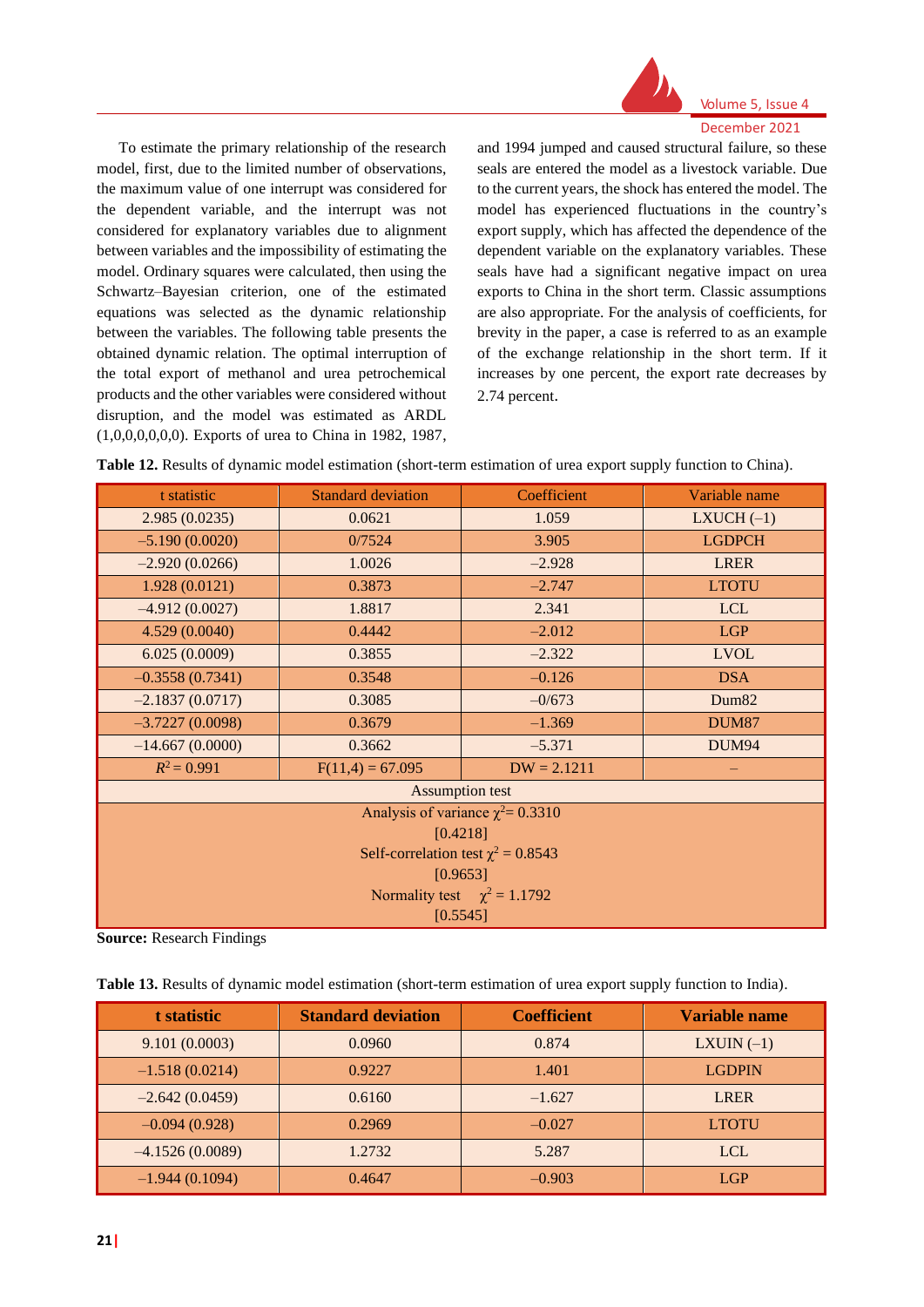**P**etroleum **B**usiness

**R**eview

# **t statistic Standard deviation Coefficient Variable name** 1.774 (0.0012) 0.3461 – 0.614 LVOL  $-2.335(0.0667)$  0.4937 – 1.153 – DSA  $-6.895(0.0010)$  0.2308  $-1.591$  Dum82  $-3.543$  (0.0165) 0.4342 –  $-1.538$  DUM88 4.811 (0.0048) 0.3447 1.658 DUM91 2.4523 (0.0578) 0.2215 0.543 DUM96  $F(12,5) = 154.68$  DW = 3.144 –  $R^2 = 0.997$ Assumption test Analysis of variance  $\chi^2$  = 0.4369 [0.6203] Self-correlation test  $\chi^2 = 0.6591$ [0.6512] Normality test  $\chi^2 = 0.5076$ [0.7758]

**Source:** Research Findings

According to Table 14, urea exports to India jumped in 1982, and the exchange rate and the real exchange rate jumped in 1988, 1991, and 1996. Further, in 1991 and 1996, trade liberalization showed a jump, so these years have been included in the model as livestock variables.

The embargo has had a significant negative impact on urea exports to India in the short term. For example, with a one percent increase in sanctions, exports will decrease by 1.15 percent.

| Table 14. The results of dynamic model estimation (short-term estimation of urea export supply function to Turkey). |  |  |
|---------------------------------------------------------------------------------------------------------------------|--|--|
|                                                                                                                     |  |  |

| <b>T</b> statistic | <b>Standard deviation</b>        | <b>Coefficient</b>                      | r r v<br>$\overline{\phantom{a}}$<br><b>Variable name</b> |
|--------------------|----------------------------------|-----------------------------------------|-----------------------------------------------------------|
| 4.530 (0.0062)     | 0.0724                           | 0.328                                   | LXUTUR $(-1)$                                             |
| $-3.164(0.0612)$   | 0.7096                           | 0.115                                   | <b>LGDPTUR</b>                                            |
| $-3.424(0.018)$    | 0.5472                           | $-1.873$                                | <b>LRER</b>                                               |
| 4.944 (0.0043)     | 0.2537                           | $-1.254$                                | <b>LTOTU</b>                                              |
| $-0.293(0.7806)$   | 0.9433                           | 0.277                                   | <b>LCL</b>                                                |
| $-3.554(0.0163)$   | 0.2490                           | $-0.885$                                | <b>LGP</b>                                                |
| 2.713(0.0421)      | 0.3093                           | $-0.839$                                | <b>LVOL</b>                                               |
| 3.565(0.0161)      | 0.1633                           | $-0.582$                                | <b>DSA</b>                                                |
| $-5.042(0.0040)$   | 0.1833                           | $-0.924$                                | Dum <sub>83</sub>                                         |
| $-2.708(0.0424)$   | 0.1803                           | $-0.488$                                | <b>DUM85</b>                                              |
| 9.879 (0.0002)     | 0.1737                           | 1.716                                   | <b>DUM93</b>                                              |
| $-4.675(0.0055)$   | 0.1789                           | $-0.836$                                | <b>DUM96</b>                                              |
| $R^2 = 0.999$      | $F(12,5) = 445.51$               | $DW = 2.606$                            |                                                           |
|                    |                                  | <b>Assumption test</b>                  |                                                           |
|                    |                                  | Analysis of variance $\chi^2$ = 0.2036  |                                                           |
|                    |                                  | [0.1244]                                |                                                           |
|                    |                                  | Self-correlation test $\chi^2 = 0.7231$ |                                                           |
|                    |                                  | [0.1321]                                |                                                           |
|                    | Normality test $\chi^2 = 0.3358$ |                                         |                                                           |
|                    |                                  | [0.8454]                                |                                                           |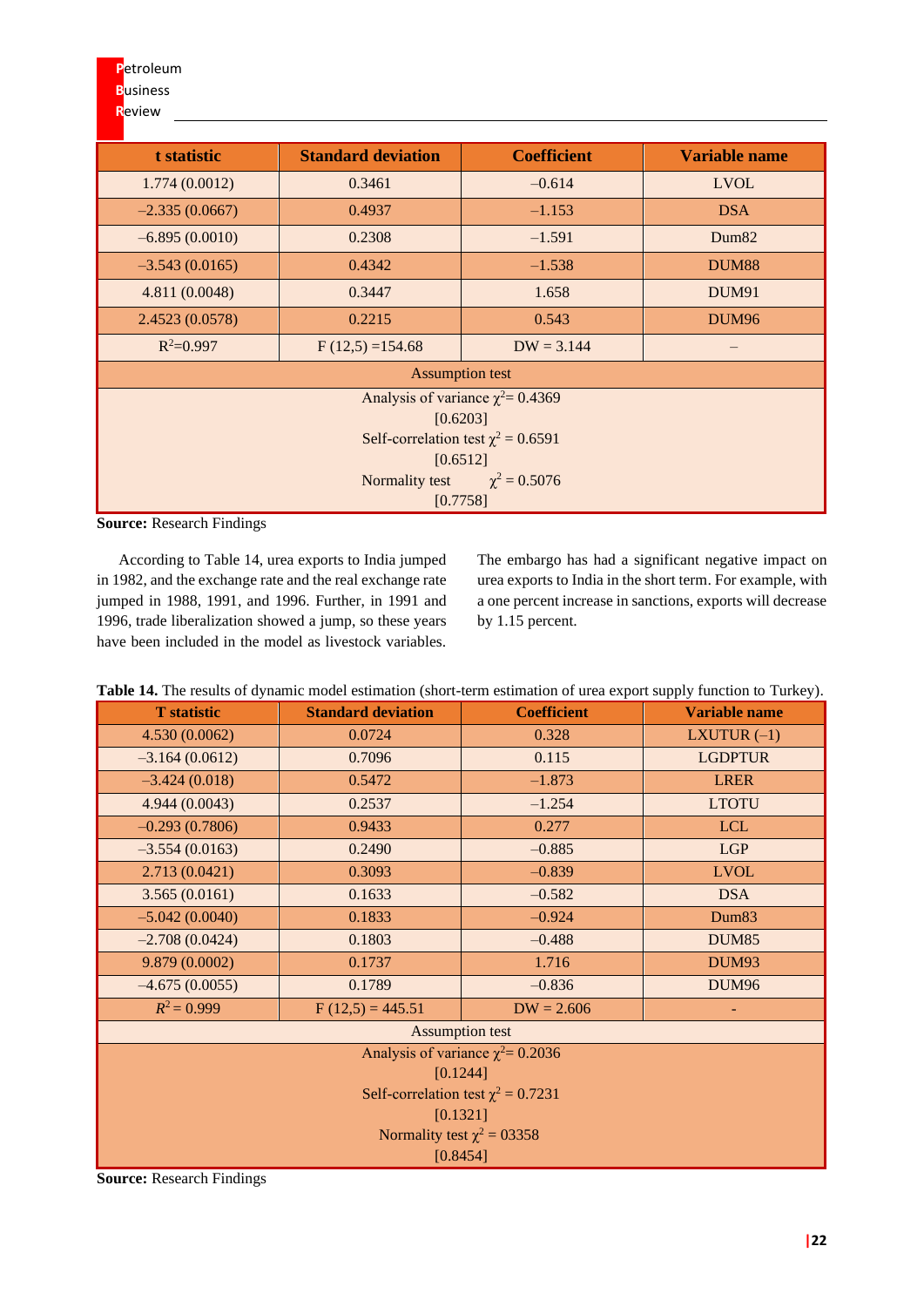

In the export of urea to Turkey and the UAE, some years have been used as a variable due to fluctuations in model variables in these years.

| t statistic                             | <b>Standard deviation</b> | <b>Coefficient</b>                     | <b>Variable name</b> |  |  |  |  |
|-----------------------------------------|---------------------------|----------------------------------------|----------------------|--|--|--|--|
| $-6.894(0.0023)$                        | 0.1250                    | $-0.862$                               | LXUUAE $(-1)$        |  |  |  |  |
| 3.689(0.0210)                           | 2.2410                    | 8.269                                  | <b>LGDPUAE</b>       |  |  |  |  |
| 2.984(0.0406)                           | 2.1945                    | $-6.549$                               | <b>LRER</b>          |  |  |  |  |
| $-1.729(0.0312)$                        | 0.7698                    | $-1.331$                               | <b>LTOTU</b>         |  |  |  |  |
| 2.389(0.0752)                           | 4.634                     | 11.076                                 | <b>LCL</b>           |  |  |  |  |
| $-2.925(0.0430)$                        | 0.8210                    | $-2.402$                               | <b>LGP</b>           |  |  |  |  |
| $-1.864(0.0120)$                        | 0.7189                    | $-1.340$                               | <b>LVOL</b>          |  |  |  |  |
| $-2.945(0.0421)$                        | 0.3974                    | $-1.170$                               | <b>DSA</b>           |  |  |  |  |
| $-5.216(0.0064)$                        | 0.5234                    | $-2.730$                               | Dum81                |  |  |  |  |
| $-2.374(0.0765)$                        | 0.4094                    | $-0.972$                               | <b>DUM90</b>         |  |  |  |  |
| 9.761 (0.0006)                          | 0.3443                    | 3.361                                  | <b>DUM92</b>         |  |  |  |  |
| 9.143 (0.0008)                          | 0.4761                    | 4.353                                  | <b>DUM93</b>         |  |  |  |  |
| 6.519(0.0029)                           | 0.3985                    | 2.598                                  | <b>DUM96</b>         |  |  |  |  |
| $R^2 = 0.994$                           | $F(13,6) = 55.071$        | $DW = 2.453$                           | L,                   |  |  |  |  |
|                                         |                           | Analysis of variance $\chi^2$ = 0.1894 |                      |  |  |  |  |
| [0.4312]                                |                           |                                        |                      |  |  |  |  |
| Self-correlation test $\chi^2 = 0.5310$ |                           |                                        |                      |  |  |  |  |
|                                         | [0.2508]                  |                                        |                      |  |  |  |  |
|                                         | Normality test            | $\chi^2 = 0.3788$                      |                      |  |  |  |  |
|                                         | [0.8274]                  |                                        |                      |  |  |  |  |

**Table 15.** Results of dynamic model estimation (short-term estimation of urea product supply to UAE).

**Source:** Research Findings

In estimating the above tables, all variables had a high t-statistic and were primarily significant at the 5% error level. The hypothesis test also indicated the establishment of classical hypotheses.

# **6. Comparison of short-term coefficients of urea export supply function**

The urea export supply variable with one lag has the greatest impact on China's export model (1.059), followed by India, the UAE, and Turkey. The important point is that this variable has a negative and significant effect on the UAE model. UAE GDP with a coefficient of 8.269, China with a coefficient of 3.905, India with a coefficient of 1.401, and Turkey with a coefficient of 0.115 have the greatest impact on exports. The real exchange rate in the UAE model with a coefficient of – 6.549 has the most negative impact on exports, followed by China, Turkey, and India. The urea exchange relationship has a negative and significant effect on exports. In the estimated models, the Chinese model has

the most negative impact  $(-2.928)$ , followed by the UAE  $(-1.331)$  and Turkey  $(-1.254)$ . For India, this variable is meaningless. Trade liberalization for the UAE has a coefficient of 11.076, followed by India with a coefficient of 5.287 and China with a coefficient of 2.341; this variable is not significant in the export model to Turkey. The variable of feed price has a negative and significant effect on the supply of exports. The most impact is related to the UAE  $(-2.402)$ , followed by China  $(-2.012)$  and Turkey  $(-1.885)$ . This variable is not significant in the export model to India. Real exchange rate volatility has a significant negative effect on all models of urea export supply. The most influential models are China  $(-2.332)$ , UAE  $(-1.340)$ , Turkey  $(-$ 0.839), and India  $(-0.614)$ , respectively. In the short term, the embargo variable has harmed exports to India  $(-1.153)$  and the UAE  $(-1.170)$  and has a negative and significant impact on Turkey (–0.582). This variable is not significant for the supply model of urea exports to China.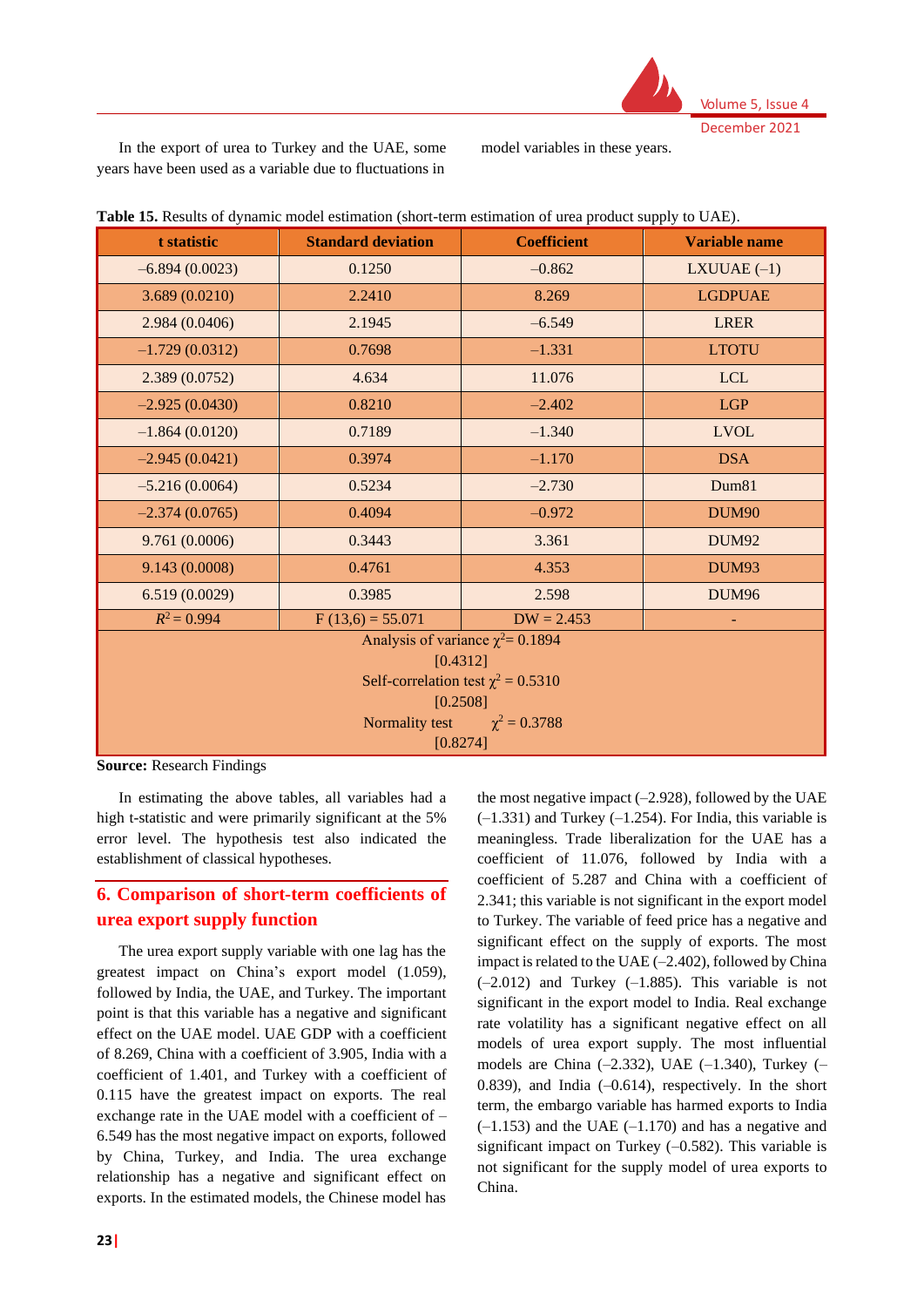### **6.1. Long-term estimate of urea export supply**

After ensuring the classical hypotheses, a long-term relationship, and the stability test, the coefficients of long-term results are presented. The results of long-term estimation by the ARDL method, with a maximum of one interval and based on Schwartz–Bayesian criteria, are listed in the following tables.

| <b>Probability</b> | t statistic | <b>Standard deviation</b> | <b>Coefficient</b> | <b>Variable</b> |
|--------------------|-------------|---------------------------|--------------------|-----------------|
| 0.0020             | $-5.190$    | 0.7524                    | 3.905              | <b>LGDPCH</b>   |
| 0.0266             | $-2.920$    | 1.0026                    | $-2.928$           | <b>LRER</b>     |
| 0.1020             | 1.928       | 0.3873                    | $-0.747$           | <b>LTOTU</b>    |
| 0.0027             | $-4.912$    | 1.8817                    | 9.243              | <b>LCL</b>      |
| 0.0040             | 4.529       | 0.4442                    | $-2.012$           | <b>LGP</b>      |
| 0.0009             | 6.025       | 0.3855                    | $-2.322$           | <b>LVOL</b>     |
| 0.7341             | $-0.3558$   | 0.3548                    | $-0.126$           | Dsa             |

**Table 16.** Results of long-term estimates of supply of urea exports to China ARDL (1,0,0,0,0,0,0).

**Source**: Research Findings

The results of long-term estimates of the supply of urea exports to China show that China's GDP ratio is 3.905, i.e., with a one percent increase in China's GDP, exports increase by 3.905 percent. Trade liberalization has a coefficient of 9.243. Indeed, with a one percent rise in trade liberalization, exports increase by 9.243 percent. The actual exchange rate coefficient is –2.928, i.e., with an increase of one percent in the real exchange rate,

exports decrease by 2.928 percent. The feed price coefficient is equal to  $-0.012$ , i.e., with a rise of one percent in the feed price, urea exports fall by 2.012 percent. The accurate exchange rate volatility coefficient is –2.232, i.e., with a one percent increase in actual exchange rate volatility, urea exports to China decreased by 2.322 percent.

|  |  |  |  |  | Table 17. Results from the long-term estimate of supply of urea exports to India ARDL (1,0,0,0,0,0,0). |  |  |  |
|--|--|--|--|--|--------------------------------------------------------------------------------------------------------|--|--|--|
|  |  |  |  |  |                                                                                                        |  |  |  |

| <b>Probability</b> | t statistic | <b>Standard deviation</b> | <b>Coefficient</b> | <b>Variable</b> |
|--------------------|-------------|---------------------------|--------------------|-----------------|
| 0.0432             | $-1.518$    | 0.9227                    | 1.401              | <b>LGDPIN</b>   |
| 0.0459             | $-2.642$    | 0.6160                    | $-1.627$           | <b>LRER</b>     |
| 0.9287             | $-0.0941$   | 0.2969                    | $-0.027$           | <b>LTOTU</b>    |
| 0.0089             | $-4.152$    | 1.2732                    | 5.287              | <b>LCL</b>      |
| 0.1094             | $-1.944$    | 0.4647                    | $-0.903$           | <b>LGP</b>      |
| 0.1362             | 1.774       | 0.3461                    | $-0.6140$          | <b>LVOL</b>     |
| 0.0667             | $-2.335$    | 0.4937                    | $-1.153$           | Dsa             |

**Source:** Research Findings

In the long-run supply model of urea exports to India, only the variables of India's GDP, real exchange rate, and trade liberalization have significant coefficients. As the coefficient of GDP is equal to 1.401, i.e., with a one percent increase in India's GDP, urea exports increase by 1.401 percent. The accurate exchange rate coefficient is  $-1.627$ , i.e., with a one percent increase in the real exchange rate, the export rate decreases by 1.627

percent. Finally, the trade liberalization coefficient equals 5.287, indicating that with a 1% increase in trade liberalization, exports increase by 5.287%. The embargo variable harms the trend of methanol exports to the UAE. Thus, its coefficient equals  $-1.153$ , i.e., with a one percent increase in the embargo on urea exports to India, it decreases by 1.153 percent.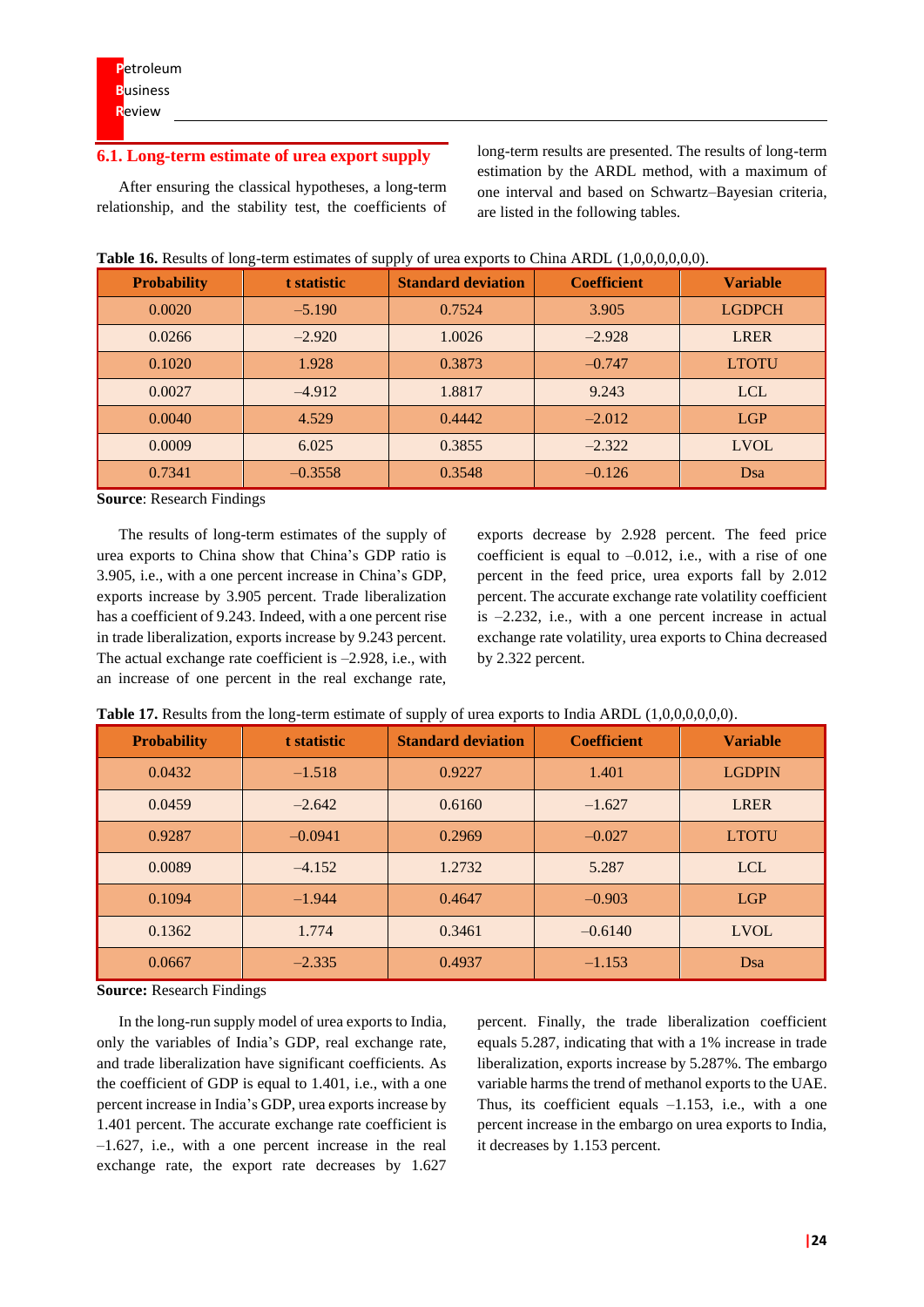

| <b>Probability</b> | t statistic | <b>Standard deviation</b> | <b>Coefficient</b> | <b>Variable</b> |
|--------------------|-------------|---------------------------|--------------------|-----------------|
| 0.8770             | $-0.162$    | 0.7096                    | 0.115              | <b>LGDPTUR</b>  |
| 0.0188             | $-3.424$    | 0.5472                    | $-1.873$           | <b>LRER</b>     |
| 0.0043             | 4.944       | 0.2537                    | $-1.254$           | <b>LTOTU</b>    |
| 0.7806             | $-0.293$    | 0.9433                    | 0.277              | <b>LCL</b>      |
| 0.0163             | $-3.554$    | 0.2490                    | $-0.885$           | <b>LGP</b>      |
| 0.0421             | 2.713       | 0.3093                    | $-0.839$           | <b>LVOL</b>     |
| 0.0161             | 3.565       | 0.1633                    | $-0.582$           | Dsa             |

| Table 18. Results from the long-term estimate of supply of urea exports to Turkey ARDL (1,0,0,0,0,0,0). |
|---------------------------------------------------------------------------------------------------------|
|---------------------------------------------------------------------------------------------------------|

In the long-run supply model of urea exports to Turkey, the estimation results are that the accurate exchange rate coefficient is  $-1.873$ , i.e., with a one percent increase in the real exchange rate, the export rate decreases by 1.873 percent. The exchange ratio has a coefficient of –1.254, i.e., with a rise of one percent in the exchange ratio, the export amount decreases by 1.254

percent. The feed price variable has a coefficient of – 0.885, i.e., with a one percent increase in feed prices, exports fall by 0.885 percent. The actual exchange rate instability coefficient is –0.839, i.e., with a one percent increase in natural exchange rate instability, the export rate decreases by 0.839 percent.

|  |  | Table 19. Results from the long-term estimate of the supply of urea exports to the UAE ARDL (1,0,0,0,0,0,0). |  |  |
|--|--|--------------------------------------------------------------------------------------------------------------|--|--|
|--|--|--------------------------------------------------------------------------------------------------------------|--|--|

| <b>Probability</b> | t statistic | <b>Standard deviation</b> | <b>Coefficient</b> | <b>Variable</b> |
|--------------------|-------------|---------------------------|--------------------|-----------------|
| 0.0210             | 3.689       | 2.2410                    | 8.269              | <b>LGDPUAE</b>  |
| 0.0406             | 2.984       | 2.1945                    | $-6.549$           | <b>LRER</b>     |
| 0.1588             | $-1.729$    | 0.7698                    | $-1.331$           | <b>LTOTU</b>    |
| 0.0752             | 2.389       | 4.6347                    | 11.076             | <b>LCL</b>      |
| 0.0406             | $-2.925$    | 0.8210                    | $-2.402$           | LGP             |
| 0.1357             | $-1.8644$   | 0.7189                    | $-1.340$           | <b>LVOL</b>     |
| 0.0421             | $-2.945$    | 0.3974                    | $-1.170$           | Dsa             |

**Source:** Research Findings

In the supply model of urea exports to the UAE, the UAE GDP is equal to 8.269, i.e., with a one percent increase in the UAE GDP, exports increase by 8.269 percent. Contrary to the results of other models in terms of exports to the UAE, the actual exchange rate coefficient is positive and significant and is equal to 6.549. With a one percent increase in the real exchange rate, the amount of exports decreases by 6.549 percent. The coefficient of trade liberalization is equal to 11.076, that is, with a one percent increase in trade liberalization, urea exports to the UAE increase by 11.076%. The feed price coefficient equals –2.402, i.e., with a one percent increase in the feed price of refineries, exports decrease by 2.40 percent. Other variables in this model are not significant in the long run.

# **7. Comparison of long-term coefficients of urea export function of destination countries**

The GDP variable has the most impact on the export model to the UAE with a coefficient of 269.8, followed by China with a coefficient of 3.905 and India with a coefficient of 1.407. This variable is meaningless for Turkey. The actual exchange rate for the UAE has a coefficient of –6.549, followed by China with a coefficient of  $-2.928$ , Turkey with a coefficient of  $-$ 1.873, and India with a coefficient of –1.627. The exchange relationship is meaningless for all countries except Turkey in the long run. This coefficient for Turkey is  $-1.254$ . Trade liberalization is 11,076 for the UAE, 9,243 for China, and 5,287 for India, and it is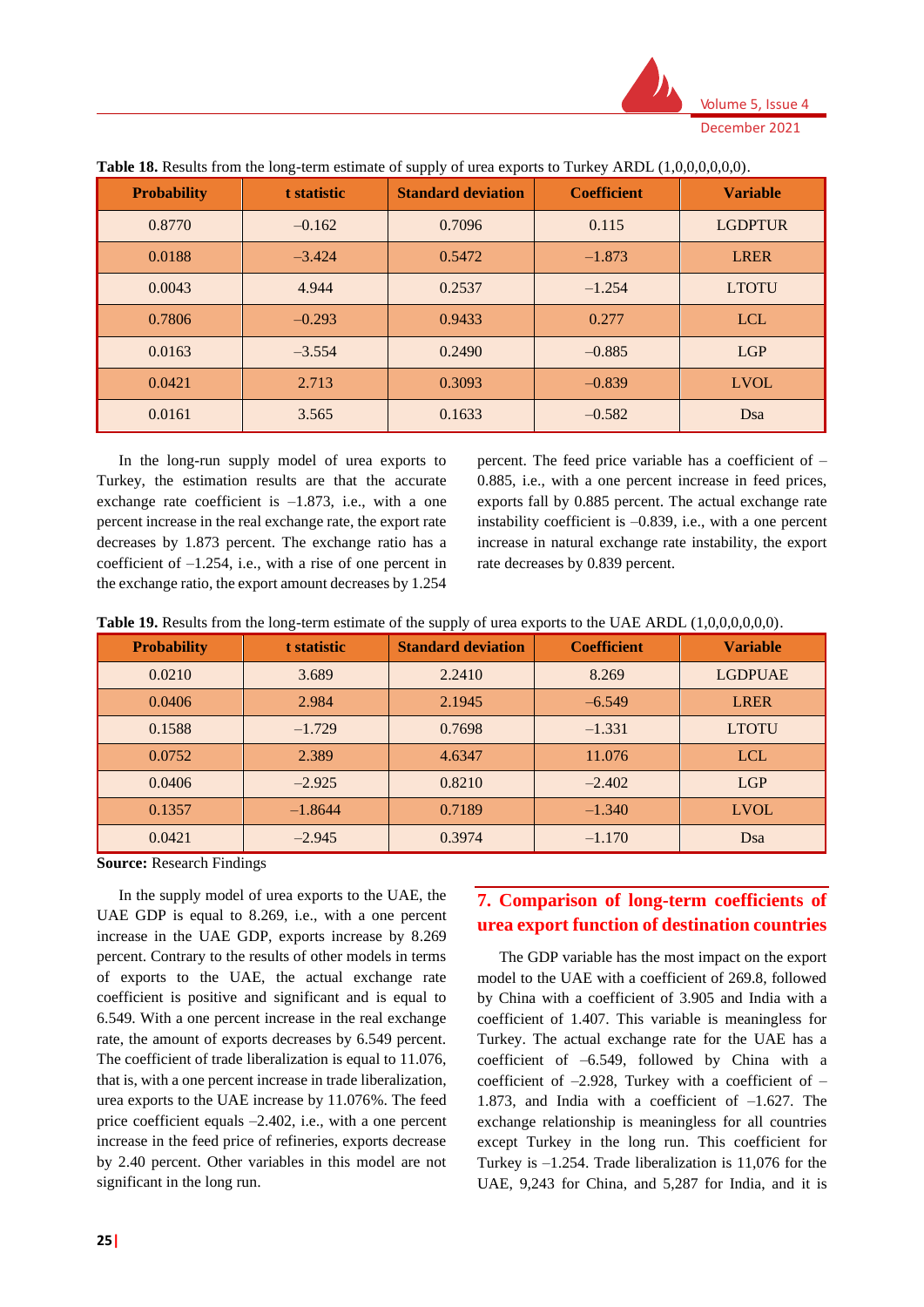meaningless for Turkey. In the long run, the food price is –2.402 for the UAE, –2.232 for China, and –0.885 for Turkey, and it is pointless for India. Exchange rate volatility is –2.322 for China and –0.839 for Turkey; it is meaningless for Zappa and other countries. In the long run, the coefficient of variable livestock of sanctions has the most significant impact on exports to India with a coefficient of  $-1.153$ , the UAE  $-1.170$ , and Turkey – 0.582.

# **8. Results of estimating the error correction model with Schwartz–Bayesian criterion**

The error correction model (ECM) is used to investigate how much of the deviation in the supply function of urea product exports from its long-term path is corrected by pattern variables in the next period when moving from one period to the next. This model is given in the following tables.

| t Statistic (probability) | The standard error | <b>Coefficient</b> | <b>Variable</b> |
|---------------------------|--------------------|--------------------|-----------------|
| $-1.201(0.2749)$          | 0.7524             | $-0.903$           | <b>dLGDPCH</b>  |
| $-1.623(0.1556)$          | 1.0026             | $-1.627$           | <b>dLRER</b>    |
| $-0.072(0.9448)$          | 0.3873             | $-0.027$           | <b>dLTOTU</b>   |
| $-2.809(0.0308)$          | 1.8817             | 5.287              | dLCL            |
| $-3.153(0.0197)$          | 0.4442             | $-1.401$           | dLGP            |
| 1.592(0.1623)             | 0.3850             | 0.6140             | <b>dLVOL</b>    |
| $-3.249(0.0175)$          | 0.3548             | $-1.153$           | dDsa            |
| $-2.022(0.0896)$          | 0.0621             | $-0.125$           | $ECM(-1)$       |
|                           | $DW = 2.121$       | $F(7,4) = 67.095$  | $R^2 = 0.991$   |

**Table 20.** Results of estimating the error correction model with Schwartz–Bayesian relationship (urea export to China).

**Source:** Research Findings

As presented in Table 21, the coefficient of determination indicates the high explanatory power of the pattern. The error correction factor states that when we move from one period to the next, what percentage of the deviation in the studied regression function from its long-term path is corrected by the pattern variables in the

next period. The error correction factor is significant and negative. When we move from one period to the next, 12.5% of the deviation in the supply function of urea exports to China from its long-term path by pattern variables in the next period is corrected.

|  | Table 21. Results of estimating the error correction model with Schwartz–Bayesian relationship (urea export to India). |  |  |  |
|--|------------------------------------------------------------------------------------------------------------------------|--|--|--|
|--|------------------------------------------------------------------------------------------------------------------------|--|--|--|

| t Statistic (probability) | The standard error | <b>Coefficient</b> | <b>Variable</b> |
|---------------------------|--------------------|--------------------|-----------------|
| $-1.518(0.1894)$          | 0.9227             | $-1.401$           | <b>dLGDPIN</b>  |
| $-2.6421(0.0459)$         | 0.6160             | $-1.627$           | <b>dLRER</b>    |
|                           |                    |                    |                 |
| $-0.094(0.9287)$          | 0.2969             | $-0.027$           | dLTOTU          |
| $-4.152(0.0089)$          | 1.2732             | 5.287              | dLCL            |
| $-1.944(0.1094)$          | 0.4647             | $-0.903$           | dLGP            |
| 1.774(0.1362)             | 03461              | 0.614              | <b>dLVOL</b>    |
| $-2.335(0.0667)$          | 0.4937             | $-1.153$           | dDsa            |
| $-1.308(0.0238)$          | 0.0960             | $-0.165$           | $ECM(-1)$       |
| $DW = 3.144$              |                    | $F(7,4) = 154.68$  | $R^2 = 0.997$   |

**Source:** Research Findings

As listed in Table 22, the coefficient of determination indicates the high explanatory power of the pattern. The error correction factor is significant and negative, and it shows that when we move from one period to the next,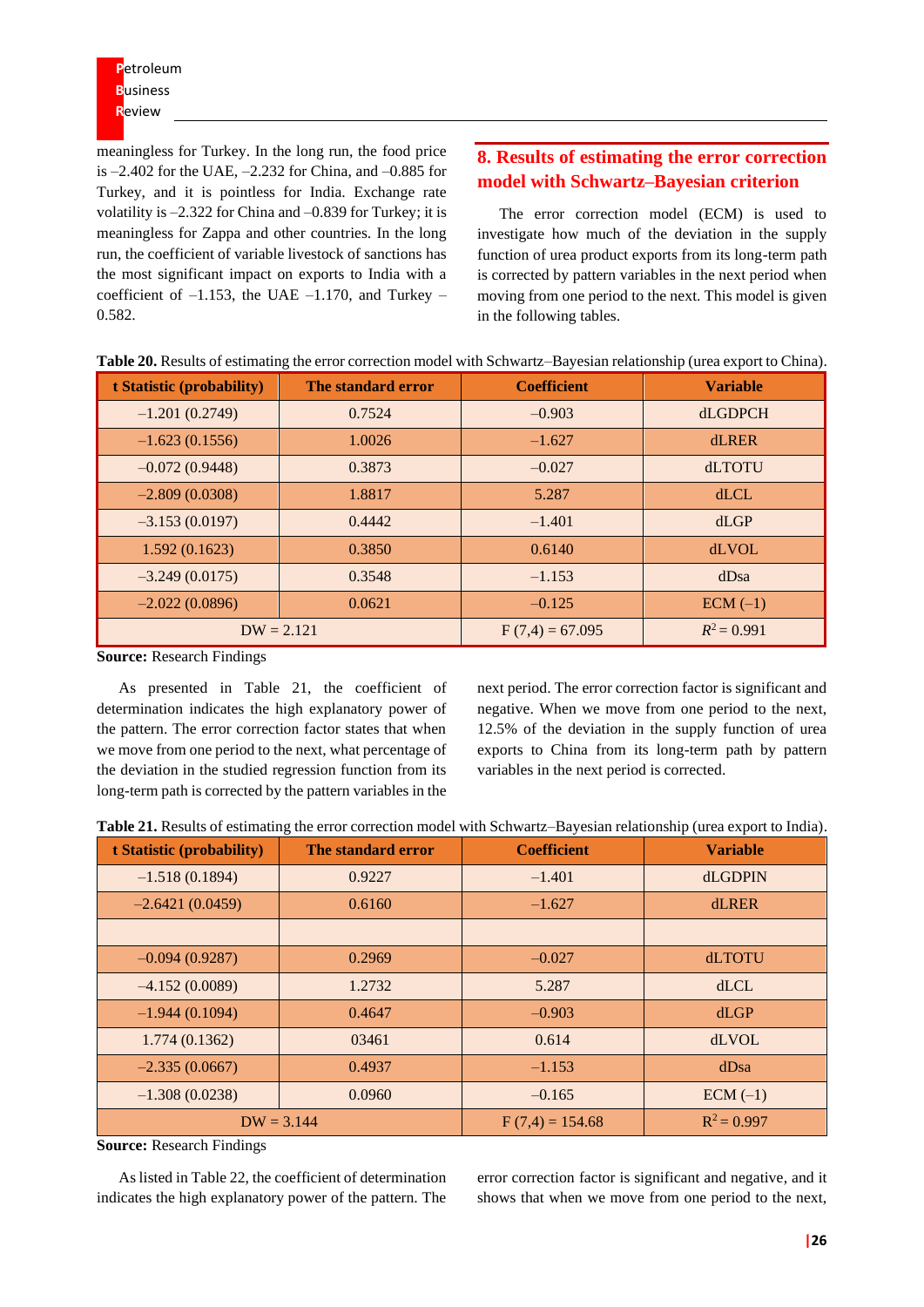

16.5% of the deviation in the supply function of urea exports to India from its long-term path by pattern variables in the next period is corrected.

**Table 22.** Results of estimating the error correction model with Schwartz–Bayesian relationship (urea export to Turkey).

| t Statistic (probability) | The standard error | <b>Coefficient</b> | <b>Variable</b> |
|---------------------------|--------------------|--------------------|-----------------|
| $-1.974(0.1053)$          | 0.7096             | $-1.401$           | <b>dLGDPTUR</b> |
| $-2.974(0.0310)$          | 0.5472             | $-1.627$           | <b>dLRER</b>    |
| 2.420(0.0601)             | 0.2537             | 0.614              | <b>dLTOTU</b>   |
| $-5.604(0.0025)$          | 0.9433             | 5.287              | dLCL            |
| $-3.629(0.0151)$          | 0.2490             | $-0.903$           | dLGP            |
| $-0.090(0.9315)$          | 0.3093             | $-0.027$           | <b>dLVOL</b>    |
| $-7.057(0.0009)$          | 0.1633             | $-1.153$           | dDsa            |
| $-1.734(0.0328)$          | 0.0724             | $-0.198$           | $ECM(-1)$       |
| $DW = 2.606$              |                    | $F(7,4) = 445.51$  | $R^2 = 0.999$   |

**Source:** Research Findings

As presented in Table 23, the coefficient of determination indicates the high explanatory power of the pattern. The error correction coefficient is significant and negative, and it shows that when we move from one

period to the next, 19.8% of the deviation in the supply function of urea exports to Turkey from its long-term path by pattern variables in the next period is corrected.

**Table 23.** Results of estimating the error correction model with Schwartz–Bayesian relationship (urea export to the UAE).

| t Statistic (probability) | The standard error | <b>Coefficient</b> | <b>Variable</b> |
|---------------------------|--------------------|--------------------|-----------------|
| $-0.625(0.5657)$          | 2.2410             | $-1.401$           | dLGDPUAE        |
| $-3.741(0.0453)$          | 2.1945             | $-1.627$           | <b>dLRER</b>    |
| $-0.036(0.9827)$          | 0.7698             | $-0.027$           | <b>dLTOTU</b>   |
| $-1.140(0.3176)$          | 4.6347             | 5.287              | dLCL            |
| $-1.1007(0.3328)$         | 0.8210             | $-0.903$           | dLGP            |
| 0.8540(0.4412)            | 0.7189             | 0.614              | <b>dLVOL</b>    |
| $-2.901(0.0441)$          | 0.3974             | $-1.153$           | dDsa            |
| $-2.004(0.0342)$          | 0.1250             | $-0.205$           | $ECM(-1)$       |
|                           | $DW = 2.453$       | $F(7,4) = 55.071$  | $R^2 = 0.994$   |

As presented in Table 27, the coefficient of determination indicates the high explanatory power of the pattern. The error correction coefficient is significant and negative, and it shows that when we move from one period to the next, 20.5% of the deviation in the supply function of urea exports to the UAE from its long-term path by pattern variables in the next period is corrected.

# **9. Conclusions and suggestions**

In recent years, with the growth and development of the petrochemical industry, the need for special attention to this industry is evident. The abundance of oil and gas resources in the country and the availability of cheap raw materials for refineries to produce petrochemical products is one of the suitable opportunities to expand production in this area and have extensive exports. Given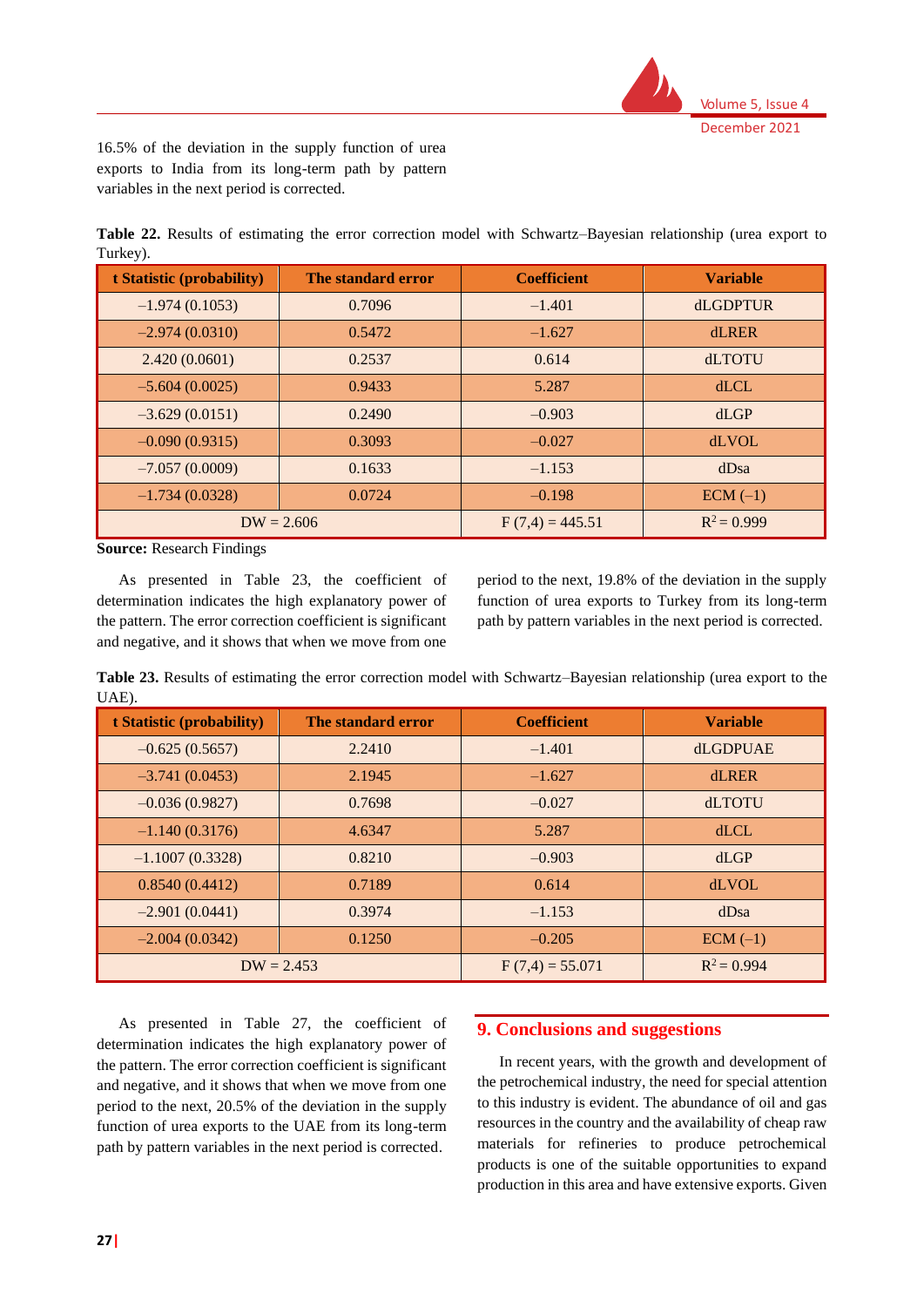the stated conditions, investing in the refinery and downstream industries of the oil and gas industry, including petrochemicals, is essential to prevent crude sales, create high added value, and circumvent sanctions. Due to the stated importance, creating appropriate infrastructure to increase production and discover new markets for the country's petrochemical products is one of the most important issues to be addressed.

In this study, in the proposed model, the supply variable of urea export was introduced as a dependent variable. The variables of trade liberalization, GDP of the destination country, real exchange rate, natural exchange rate instability, raw materials price, exchange relation, and sanctions (livestock variable) were included in the model as the explanatory variables. According to the fitted results, the variables of trade liberalization and GDP of destination countries in the short and long term have a positive and significant effect on the supply of urea exports.

In the short-term urea export supply model, the highest GDP coefficient was related to the UAE, which had the most positive and significant impact on Iran's urea export supply. The trade liberalization variable in the supply model of urea exports in the short term has also the most positive effect on the export model to the UAE. The coefficient of this variable is estimated to be larger than that in the other countries. The actual exchange rate had a negative and significant coefficient in the short and long term. In the supply of urea exports, the coefficient of this variable was higher than the supply of exports to the UAE compared to the other three countries. The natural exchange rate instability has a significant negative impact on the supply of urea exports in the short term, having the most negative impact on the supply model of the urea exports to China. The exchange relationship has a negative and significant effect on the supply of urea exports in the short term. The most negative impact on the supply model of urea exports is related to China. The feed price coefficient harmed the country's exports, and in the urea export supply model, the most negative impact is related to the export supply model to the UAE. This coefficient is meaningless for Turkey in urea exports. The livestock variable of sanctions as a virtual variable has a negative and significant impact on exports in the short term. In the short run, the highest negative coefficient in the urea export supply model is related to the export model to the UAE and then India; it was not significant for the two other countries. In the supply model of urea exports, the variables of GDP and trade liberalization have a positive and significant effect on the country's exports in the long

run. It has the most positive impact on GDP to the UAE and in trade liberalization to the UAE. The actual exchange rate has a negative and significant impact in the long run, and the most negative effect is related to the export model to the UAE. The volatility of the real exchange rate harms the supply of urea exports in the long run. For India and the UAE, this variable has become meaningless. In the long run, the food price has a negative and significant effect on the country's export supply. The most damaging impact is related to the supply of exports to the UAE, and the most negligible impact is related to the supply of exports to Turkey. In the long run, the exchange relationship in the supply model of urea exports also harms exports and has the most significant impact on the export model to Turkey. For other countries, this meaningless variable has been fitted. The sanction variable also had a negative effect, and the most negative impact was on the export market to the UAE; this variable was empty in the export model to China. In the short and long term, the real exchange rate has a significant negative impact on the supply of Iranian urea exports to target destinations. Therefore, if the real exchange rate increases in the short term, it will further affect the export market to the UAE and reduce exports to this country. Therefore, preventing exchange rate fluctuations and increasing them by implementing appropriate exchange rate policies are recommended. The relationship between the exchange, as the ratio of the foreign price of methanol to its domestic price, as one of the short and long-term variables has a negative and significant effect on urea exports. Therefore, concerning this issue, the policy that can be proposed is that domestic prices are partially lower than world prices due to the cheapness of raw materials, so we can reduce this ratio to increase exports. Not providing cheap feed to petrochemicals increases the price in this sector, which minimizes the price gap inside and outside.

The trade liberalization variable, equal to the ratio of the sum of imports and exports to the country's GDP, has been mentioned as one of the variables having a positive and significant effect in the short and long term. Therefore, according to this matter, the discussion of increasing trade liberalization, removing trade restrictions and customs formalities, and establishing economically active diplomacy is one of the essential strategies in increasing petrochemical exports to countries. As one of the variables harming urea exports in the short term, exchange rate fluctuations most significantly affects India's export destination, so the government should create a deep foreign exchange market and prevent rents and corruption in the foreign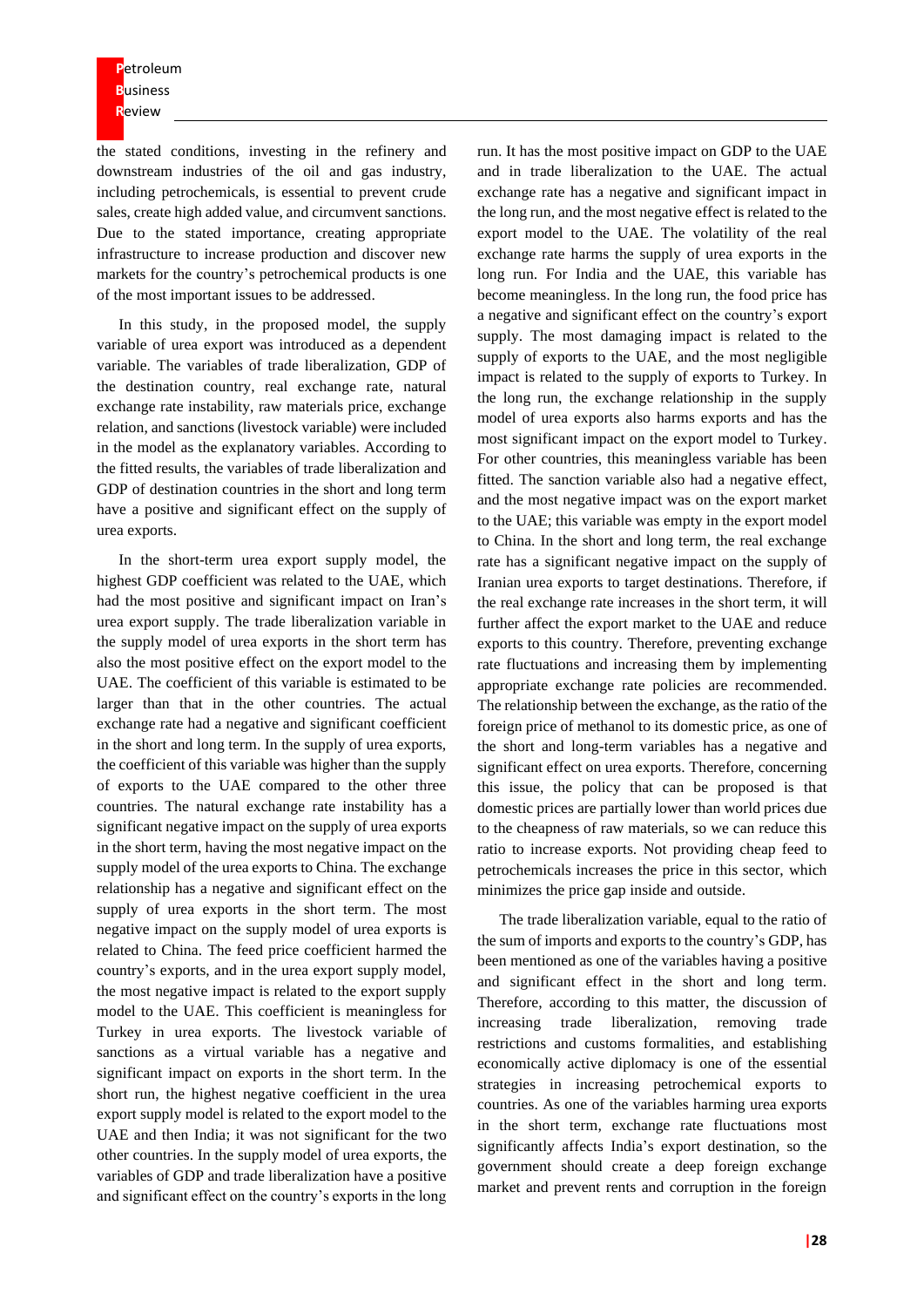

exchange market by establish stability and transparency in the foreign exchange market.

# **References**

- Barghi Osgooi, Mohammad Mehdi, 2014, The effect of real exchange rate instability on Iran's petrochemical sector exports (Markov switching approach), Bimonthly Monetary, Financial (formerly Knowledge and Development) Quarterly, No. 8, pp. 202–231.
- Bahadoran, Fatemeh, 1399, The Impact of International Sanctions on Iran's Petrochemical Industry with Emphasis on Foreign Export and Foreign Investment, Second Accounting and Management Conference, https://civilica.com/doc/1114167.
- Abbasian, Ezatullah, Moradpour Oladi, Mehdi. Mehregan, Nader (2012), The effect of real exchange rate uncertainty on economic growth; Economic Research, Volume 47, Number 98, pp. 153–169.
- Akinlo, A. E., and Adejumo, V. A. (2014). Exchange Rate Volatility and Non-oil Exports in Nigeria: 1986–2008. International Business and Management, 9(2), 70–79.
- Algieri, B., Aquino, A. and Mannarino, L. (2018). "Non-Price Competitiveness and Financial Drivers of Exports: Evidences from Italian Regions". Italian Economic Journal, 4(1), 107–133.
- Ali Karami, Somayeh; Hadian, Ebrahim; Rostamzadeh, Parviz; Sadraei Javaheri, Ahmad, fall 2017, Investigating the Effects of Price and Non-Price Factors on Iran's Non-Oil Exports: A Latent Variable Approach, Economic Growth and Development Research, Volume 9, Number 36, Pages 56–35.
- Boug, P, Fagereng. A (2010), "Exchange rate volatility and export performance: a cointegrated VAR approach", Applied Economics, Vol. 42, No. 7. pp 851–864.
- Caputo, R. (2015). Persistent real misalignments and the role of the exchange rate regime. Economics Letters, 135, 112–116.
- Chit, M., Moe, R., Rizov, M. And Middlesex, D, Exchange Rate Volatility and Exports: New Empirical Evidence from the Emerging East Asian Economies, Munich Personal Repec Archive, (2008), No.9014, 1–35.
- Chit, M.M, Rizov, R, Willenbockel, D. (2010)," Exchange Rate Volatility and Exports: New Empirical Evidence from the Emerging East Asian Economies", The World Economy, Vol.33, No.2. pp 239–263.
- Fang, W., Lai, Y. and M. Miller, S, Does exchange rate risk affect exports asymmetrically? Asian evidence, Journal of International Money and Finance, 2009, no.28, 215–239.
- Hajiebrahimi Farashah, Vahid Sazvar, Zeinab Hosseini, Seyed Hossein, 2021. "A dynamic model to formulate effective capacity expansion policies in Iranian petrochemical Industry to complete the value chain," Energy Policy, Elsevier, vol. 148(PB).
- Hasanov, F. (2012) "The impact of the real exchange rate on non-oil exports. Is there an asymmetric adjustment towards the equilibrium?"; RESEARCH PROGRAM ON FORECASTING RPF Working Paper No. 2012–005: 1–24.
- Imoughele, L. E., and Ismaila, M. (2015). The Impact of Exchange Rate on Nigeria Non-Oil Exports. International Journal of Academic Research in Accounting, Finance and Management Sciences, 5(1), 190–198.
- Kafle, K., and Kennedy, P. L. (2012). Exchange rate volatility and bilateral agricultural trade flows: the case of the United States and OECD countries. LAP LAMBERT Academic Publishing.
- Kazeruni, Alireza, 2016, The Impact of Real Effective Exchange Rate Deviation on Non-Oil Exports of Iran Applied from BEER Approach, Financial Knowledge of Securities Analysis, Volume 9, Number 32, Pages 13–195.
- Kazeruni, Alireza. Asgharpour, Hossein and Mozaffari, Zana (2015). The effect of exchange rate deviation and instability on Iran's agricultural exports, Agricultural Economics Research, Volume 8, Number 3, pp. 197–173.
- Kuchakzadeh, Asma. Jalaei Esfandabadi, Seyed Abdul Hamid. (1392). "The Impact of Exchange Rate Uncertainty on Iran's Non-Oil Exports", Agricultural Economic Research, Volume 5, Number 3 (19), pp. 137–123.
- Marius Ikpe and Richard Okey Ojike and Kenneth Onyeanuna Ahamba, 2020. "Does Trade Liberalization Policy Enhance Performance of